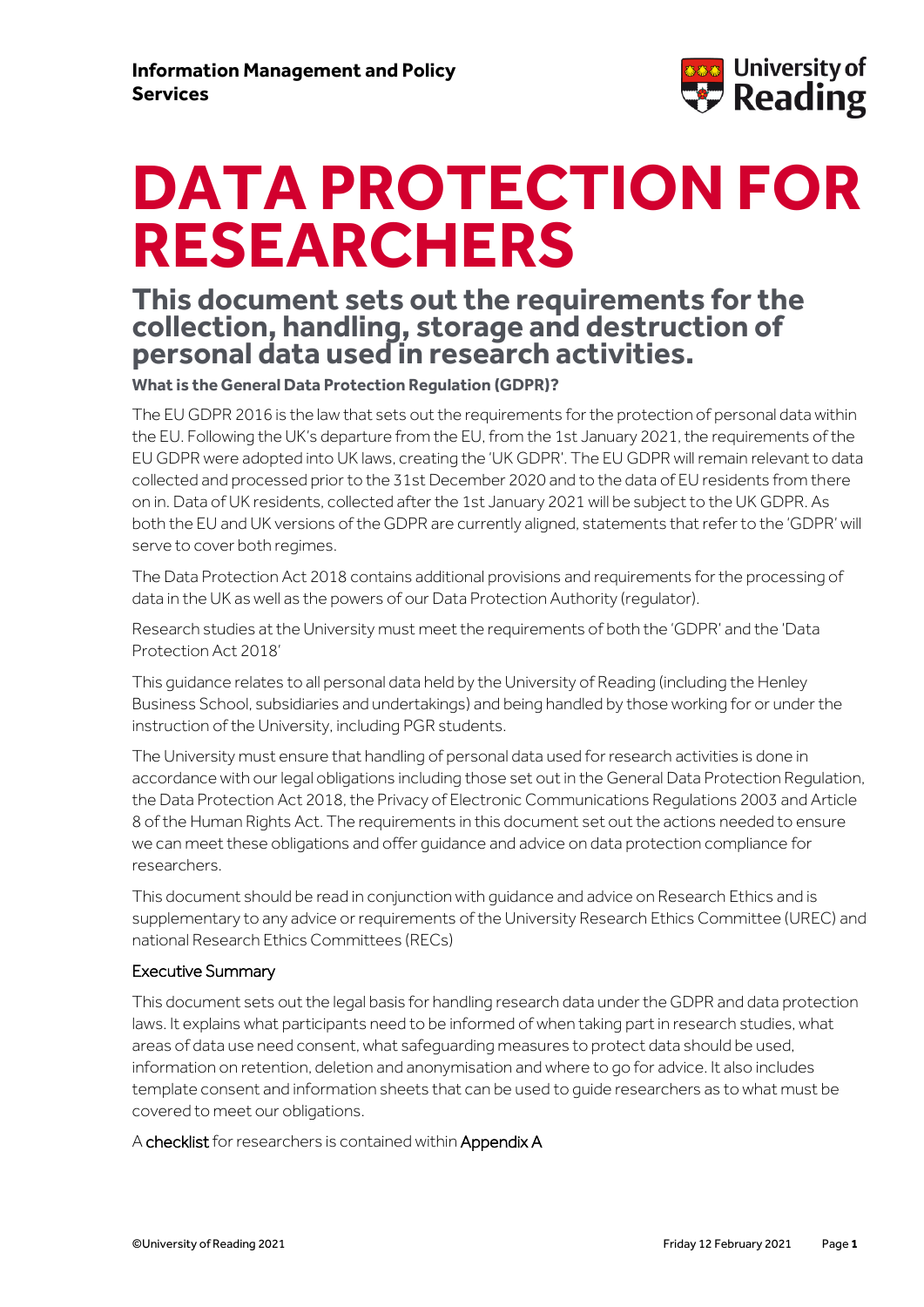# **WHAT IS PERSONAL DATA**

# **Data protection law defines personal data as being:**

"Any information relating to an identified or identifiable natural person ('data subject'); an identifiable natural person is one who can be identified, directly or indirectly, in particular by reference to an identifier such as a name, an identification number, location data, an online identifier or to one or more factors specific to the physical, physiological, genetic, mental, economic, cultural or social identity of that natural person." 1

# **Data protection law defines special category (sensitive) personal data as being:**

"Data revealing racial or ethnic origin, political opinions, religious or philosophical beliefs, or trade union membership, and the processing of genetic data, biometric data for the purpose of uniquely identifying a natural person, data concerning health or data concerning a natural person's sex life or sexual orientation." 2

## The Data Protection Principles

If you are collecting personal data or personal sensitive data, its use will be subject to the following requirements.

Under data protection law we are required to ensure and demonstrate that personal data is:

- 1. used fairly, lawfully and transparently;
- 2. collected for specified, explicit and legitimate purposes;
- 3. adequate, relevant and limited to what is necessary for the purposes;
- 4. accurate and, where necessary, kept up to date;

5. kept in a form which permits identification of data subjects for no longer than is necessary for the purposes;

6. kept secure with appropriate technical and organisational measures

This document explains these requirements and provides instructions on how to address them in research activities involving the use of personal data.

# **FAIRNESS, TRANSPARENCY, LIMITED AND SPECIFIC PURPOSES (PRINCIPLES 1 AND 2)**

We are required by law to provide research participants with the following:

- The name and contact details of our organisation.
- The contact details of our Data Protection Officer.
- The purposes of the use of personal data.
- The lawful basis for the use of personal data.
- The categories of personal data obtained.
- The recipients or categories of recipients of the personal data (to include third parties the data may be shared with).
- The details of transfers of the personal data to any third countries or international organisations (if applicable).
- The retention periods for the personal data.
- The rights available to individuals in respect of their personal data.

<sup>.</sup> <sup>1</sup> General Data Protection Regulation (EU) 2016/679 Art 4 (1)

<sup>2</sup> General Data Protection Regulation (EU) 2016/679 Art 9 (1)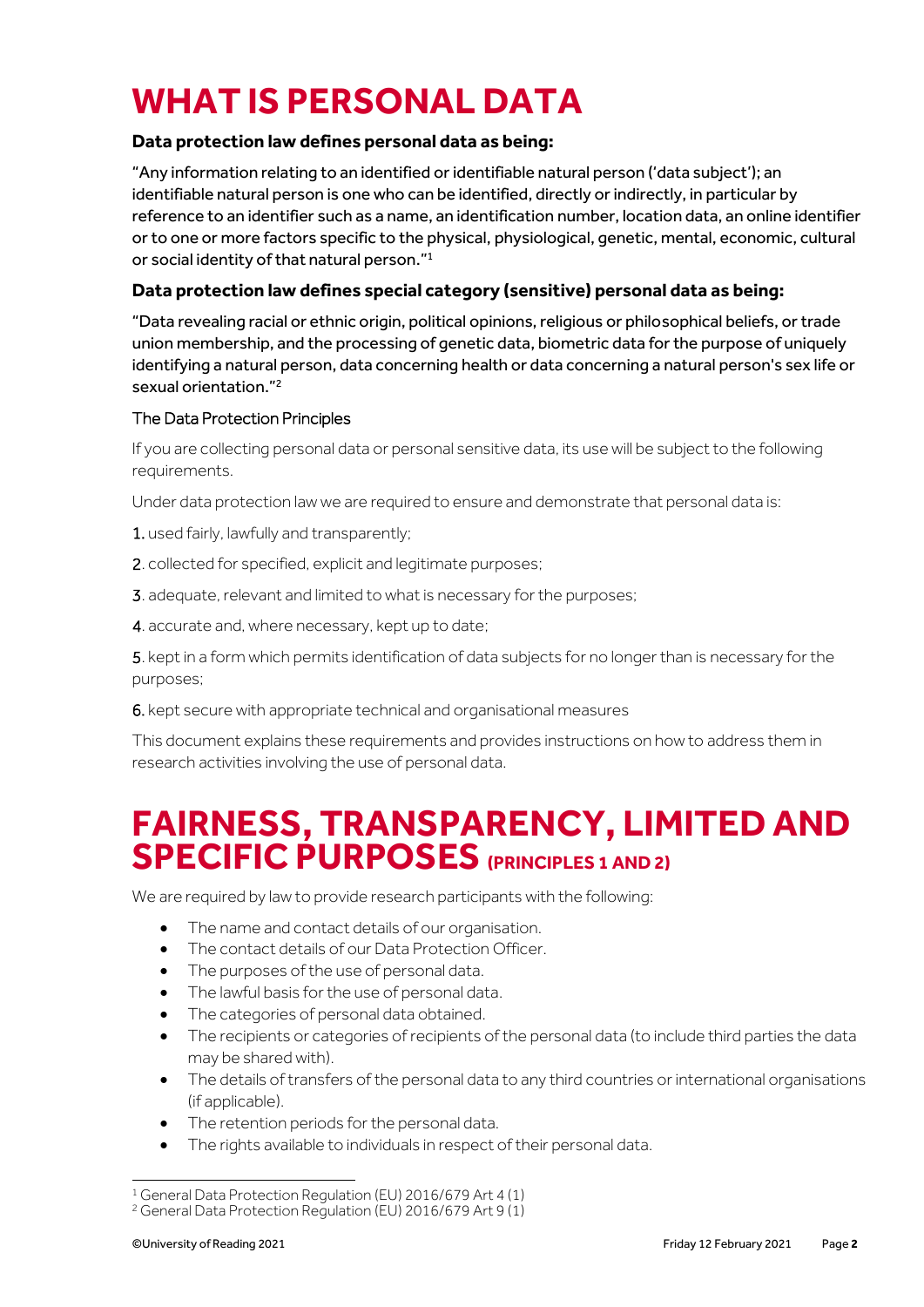- The right to withdraw consent (if applicable).
- The right to lodge a complaint with a supervisory authority (for example the Information Commissioners Office).
- The source of the personal data (if the personal data is not obtained from the individual it relates to – exemptions from this requirement may apply to data passed to us by another for research purposes, seek advice from your Data Protection Officer if in doubt).
- The details of the existence of automated decision-making, including profiling (if applicable). More information on automated decision making can be found here: [https://ico.org.uk/for](https://ico.org.uk/for-organisations/guide-to-the-general-data-protection-regulation-gdpr/individual-rights/rights-related-to-automated-decision-making-including-profiling/)[organisations/guide-to-the-general-data-protection-regulation-gdpr/individual](https://ico.org.uk/for-organisations/guide-to-the-general-data-protection-regulation-gdpr/individual-rights/rights-related-to-automated-decision-making-including-profiling/)[rights/rights-related-to-automated-decision-making-including-profiling/](https://ico.org.uk/for-organisations/guide-to-the-general-data-protection-regulation-gdpr/individual-rights/rights-related-to-automated-decision-making-including-profiling/)

## Transparency exceptions for personal data used for research purposes

"It is often not possible to fully identify the purpose of personal data processing for scientific research purposes at the time of data collection. Therefore, data subjects should be allowed to give their consent to certain areas of scientific research when in keeping with recognised ethical standards for scientific research." 3

This means that where being explicit about the differing purposes of a study would be *prejudicial to the* research objectives or outcomes, you can be less specific. This only applies where the prejudice can be clearly evidenced and where this is the case, it should be explained in any research ethics or project documentation.

## 'Opt-out' approaches and transparency requirements

Transparency obligations should be considered for studies that involve informing participants of a research study to be undertaken and assuming they (or their children) are happy to take part if they do not object (or opt-out).

We must be able to evidence that research participants were made aware of how their data would be used at the point it is collected for research purposes. If you are embarking on a research project that uses an 'opt-out' approach to research *participation*, you must be confident that participants have read and understood this information and be able to *demonstrate* that this information was provided to the participants.

# **LAWFUL BASIS (PRINCIPLE 1)**

Data protection law requires us to state our lawful basis for using personal data and communicate this to research participants. "Necessary for the performance of a task carried out in the public interest or in the exercise of official authority"<sup>4</sup> will, in the majority of cases, be the most appropriate lawful basis for the handling of personal data for research purposes. If you are collecting special category data as defined within the GDPR then the lawful basis for handling personal data for research purposes is public task in the public interest and in addition for scientific or historical research purposes. It is important to note that reliance upon the public task lawful basis, and the need for processing for the performance of a task carried out in the public interest, "does not automatically mean that the requirements of the common law duty of confidentiality have been met. The requirements of data protection legislation apply alongside the requirements of the common law duty of confidence: both must be satisfied'<sup>5</sup> and this should not conflict with ethical requirements for research studies.

The use of 'opt out' approaches in respect of research participation will still be subject to Ethics approval and should not be confused with the legal basis on which we can use the data itself. It is

<sup>.</sup> <sup>3</sup> General Data Protection Regulation (EU) 2016/679 Recital 33

<sup>4</sup> General Data Protection Regulation (EU) 2016/679 Art 6 (1) (e)

<sup>5</sup> NHRA Lawful Basis for Health Research v1.0 19 Dec 2017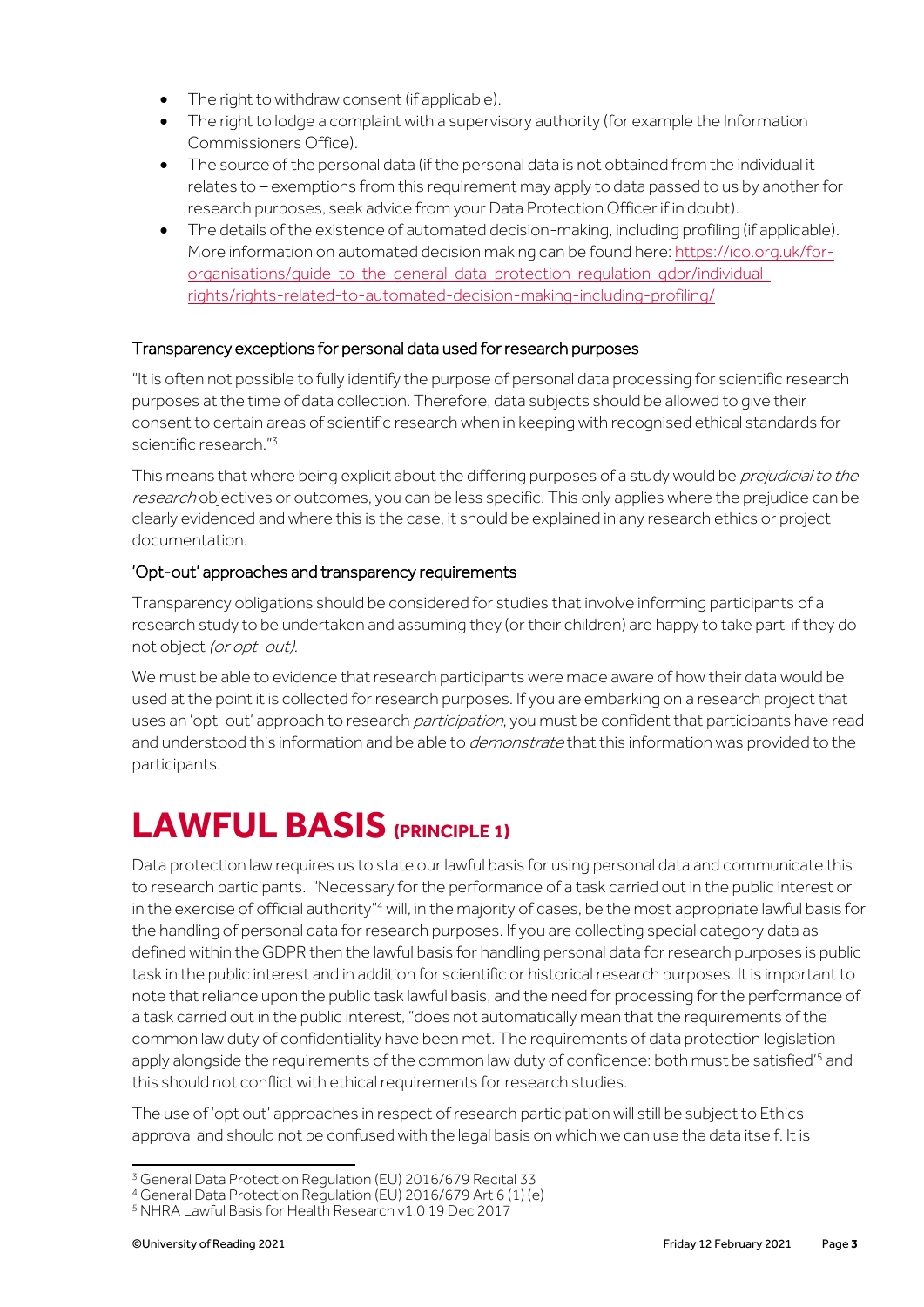important not to confuse consent sought for other purposes e.g. an ethical or common law requirement, with the lawful basis for processing under data protection legislation.

Participants should be advised of the right to withdraw from a research study as before, and in addition to this have the lawful basis for retaining data collected during the study explained clearly to them, along with their right to object.

#### Why would we not be processing participant data on a consent basis?

Using consent as the *lawful basis under data protection law* has ramifications that could be detrimental to research activities.

If processing of personal data in research relies on consent, it must be able to be easily withdrawn at any point. This is different from withdrawing from the study itself which is a right dictated by ethical practices. Withdrawing consent for the further use of personal data could mean individual participant data must be removed from stages of analysis, i.e. if that consent is withdrawn, you will have to delete the data, and will have no lawful basis for retaining it regardless of how detrimental this would be to the research involved.

There are also implications of relying on consent for data use when considering rights that individuals have under data protection law (see Data Subject Rights section below for more information). Participants will still have a legal 'right to object' to their data being held or further used for public task purposes. If we are able to delete data without detriment and there is no public or legitimate interest in refusing such a request, then we must do this. However, if we do have grounds to retain the data, then we will need to explain the reasoning; this is likely to involve your Data Protection Officer and as such requests will need to be routed through your Information Compliance team (IMPS).

Use of personal data within research activities is subject to safeguards and additional requirements at all times to protect the fundamental rights and freedoms of the research participants. These include measures to ensure that participants are clear on how the data will be used, who it may be shared with, ensuring the confidentiality, security, and integrity of the data, as well as having robust processes for minimising the use of personal data and not retaining it beyond legitimate need. These are covered in the sections below.

More guidance on how to communicate the lawful basis for the use of research data can be found within Appendix B.

# **When might we rely on consent as our lawful basis for data use?**

Where participant data is collected for purposes other than the research study in question, consent may be required. An example would be where participants are also asked if they agree to be added to a register of participants who are willing to be contacted about *future* studies or to invite them to University events. You will also need consent if you plan to use the details to contact participants for marketing purposes, for example advertising school events, promoting courses or employment opportunities at the University, or for purposes other than those directly relating to the study in hand. However, the inclusion of consent for purposes such as these will be subject to approval by the ethics committee who will take a view on whether the additional purposes are appropriate in the circumstances.

These additional purposes must be separated on the participant consent form to allow the participant to consent to these *separately*. This is to ensure that the consent is freely given, specific, informed and by way of an affirmative act not tied into agreeing to take part in the research study.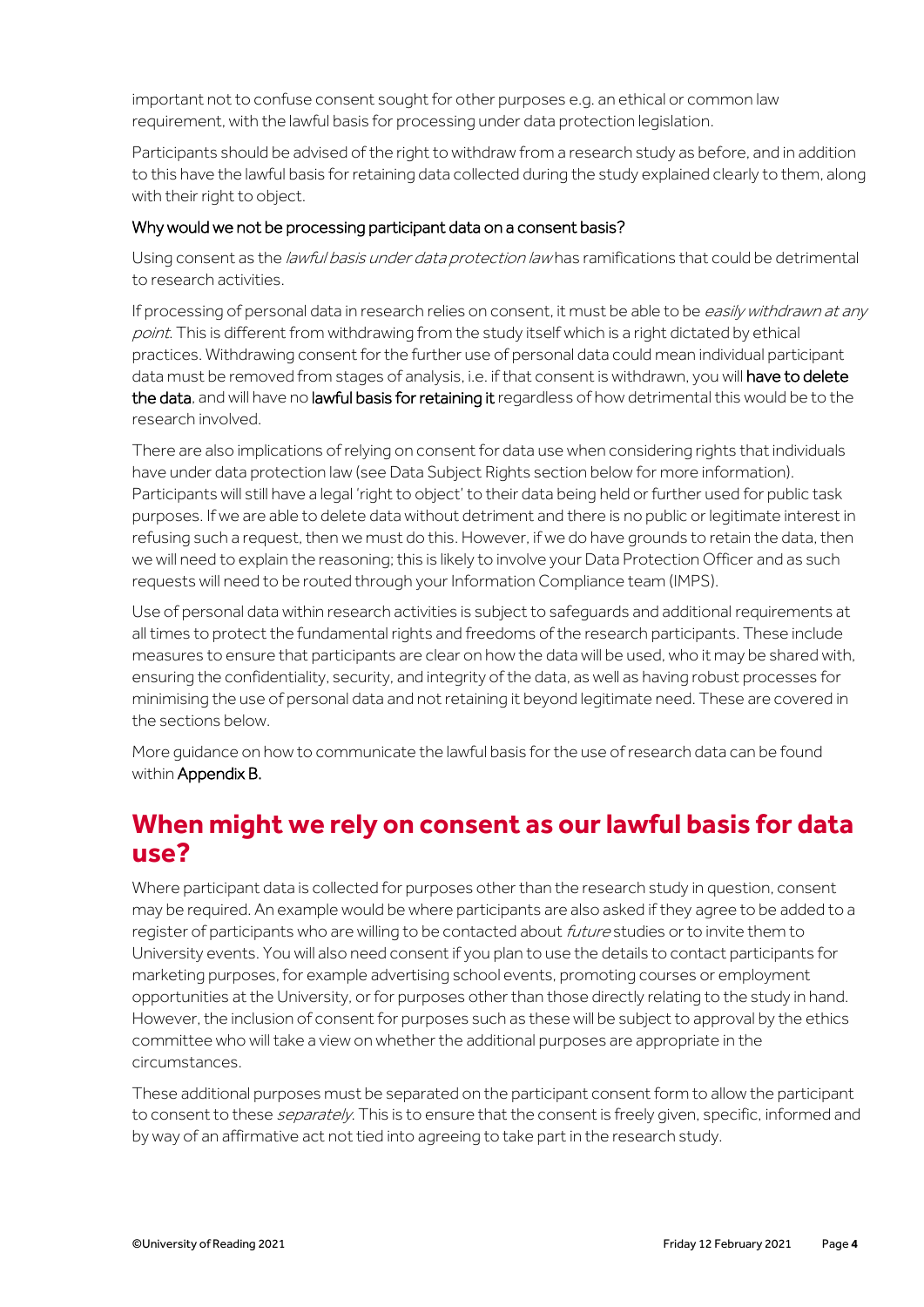Should a participant change their mind about being held on a register or marketing list they will be able to withdraw their consent, and should be removed from lists used for those purposes as soon as possible.

More quidance on how to account for this in participant consent forms can be found in Appendix C.

If you recruit or communicate with research participants through email you should be aware that their email address may contain their personal information and the content and context of the email could reveal further personal information by the nature of the research. To avoid unauthorised disclosures of personal information the BCC function for emails should be used where appropriate.

# **ADEQUATE, RELEVANT, NOT EXCESSIVE (PRINCIPLE 3)**

### Do you need to collect personal data?

When planning your research consider whether you need to know the identity of your research participants. If it is not necessary to collect personal data, and your research can be done without collecting any personally identifiable information, you will hold anonymous data only (see further information in anonymisation) and the laws governing personal data (the GDPR) will not apply.

#### How much personal data do you need?

If you do need to collect personal data, you should only collect personal data where it is necessary for the purposes of your research. This data must be "kept in a form which permits identification of data subjects for no longer than is necessary for the purposes for which the personal data are processed"<sup>6</sup>.

You should also consider how specific your personal data needs to be. If you are collecting people's ages as part of your research consider whether you could ask for an age bracket, their age in years, or their date of birth. Asking for an age bracket or age in years will mean less personal data is collected. Only ask for specific dates of birth where they are vital to your study and be prepared to evidence this if asked. Similar considerations should be given to addresses, where partial addresses could be used instead. Where you are interested in specific physical or mental conditions, consider whether a higher level category could be presented as a choice, rather than a free text box that encourages a more detailed disclosure by the participant. Give due regard to data minimisation principles when utilising free text boxes for participant responses. These may encourage over sharing of personal information and selected fields of drop downs may be a method of avoiding this.

#### Know your objectives and purposes for the data in advance

Have your purposes for collecting any personal data clearly set out before you begin collection. You should not collect superfluous personal data on the assumption that you may find a need for it later.

#### Avoid unnecessary duplication of personal data

If you need to make copies, ensure that these are also deleted or minimised and that superfluous copies are deleted.

# **ACCURATE AND UP TO DATE (PRINCIPLE 4)**

Personal data must be "accurate and, where necessary, kept up to date; every reasonable step must be taken to ensure that personal data that are inaccurate, having regard to the purposes for which they are processed, are erased or rectified without delay".<sup>7</sup>

<sup>.</sup> <sup>6</sup> General Data Protection Regulation (EU) 2016/679 Art 5(e)

<sup>7</sup> General Data Protection Regulation (EU) 2016/679 Art 5 (1) (d)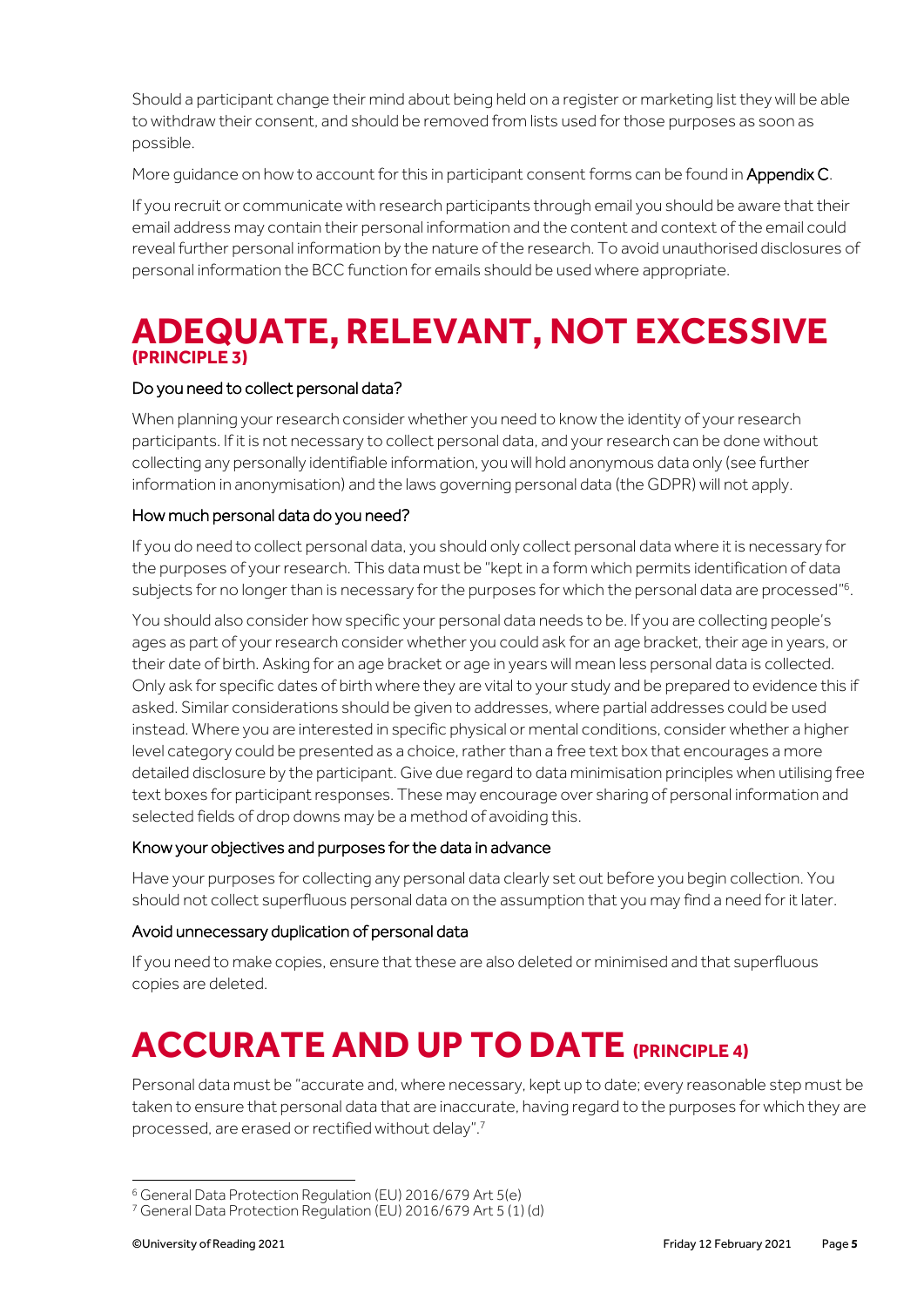Researchers should take care to check that the data obtained from a research participant is correctly recorded. It is also worth noting that we cannot be held accountable for inaccurate data given to us by the participants themselves, for example a misspelt name, address or email, but should the participant later inform us of an error, this must be rectified as soon as possible.

It is also important to note that data can be considered accurate at the time it was recorded, or as a historical record of events. For example, if we have a record of a previous address, this is not necessarily inaccurate, but a record of the information obtained at that time. A current address marked 'current' does not necessarily mean that the previous address needs to be deleted, providing we have a legitimate reason to retain it.

Where correcting inaccurate data is technically challenging it may suffice to add an annotation or note to the record to make it clear that we have received a correction and to record this somewhere it can be easily visible to those that need to view it for the purposes.

Take extra care when recording contact details, in particular email addresses, to avoid risks of sending sensitive information to the wrong recipient (bearing in mind that a mere association with a particular research project could in itself be sensitive information).

# **IDENTIFIABLE DATA MINIMISATION (PRINCIPLE 5)**

This means you will need to collect only the minimum of personal data to begin with and wherever possible, remove the personally identifiable data when it no longer serves a purpose. One example of this would be assigning a unique reference to each participant (a pseudonym) and once all the necessary data is gathered, deleting the identifiable information collected for each participant. Once this is done, the pseudonym ID serves to differentiate each participant from the others but cannot be used to identify any participant in the working dataset. Keeping the pseudonymised working data separate from the data that matches it to participants is one example of a data minimisation technique.

# **Anonymisation and pseudonymisation**

Anonymous data is not subject to data protection laws such as the GDPR. Pseudonymised data is, and remains personal data.

'Anonymised' in data protection law terms means that the data cannot be matched to a participant by anyone. This includes the researcher, anyone working with the data, any hosting tools used to collect the data, and anyone the data is shared with.

'Pseudonymised' means we may have applied a 'key' or unique reference to a participant but we (or someone else) are still able to match that reference back to an individual. If we share data that has been pseudonymised with another party, and they cannot identify who it relates to, it will still fall under the definition of personal data for as long as anyone can match it to an individual and will therefore remain subject to data protection laws.

Avoid using the phrases 'your answers will be anonymous' or 'your data will be held anonymously' if you will be collecting or holding personal data, whether directly, or in pseudonymised form. Only use these phrases where the data will be truly anonymised (see above).

Instead let participants know that their data will be held 'securely and in confidence'. You may want to communicate who will have access and that this is limited to several researchers or a specific team or department (however, this is not a requirement of the data protection laws).

As you will need to meet the data minimisation principle, explain that their identifying personal data will only be held for as long as it is necessary to complete the research study. Explain who the personal data may be shared with externally (see Data Sharing section below) and if applicable, that this will only be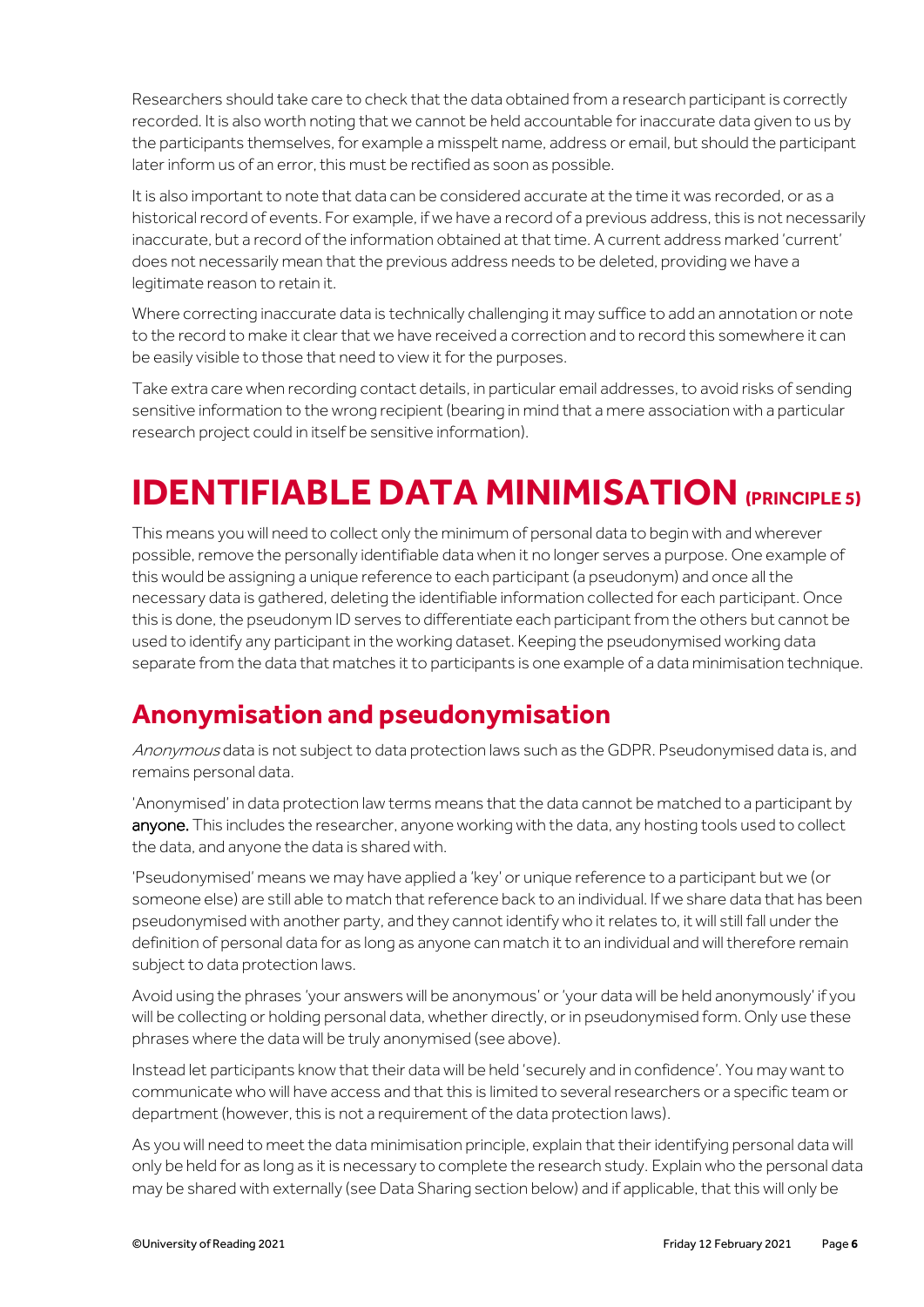shared 'in a format that will not identify you to the other party' (pseudonymised) and 'only where agreements are in place to protect the data and keep it secure'.

If you are then going to retain *truly anonymous* or aggregated data, you can retain this indefinitely providing that it does not relate to any identifiable individuals. You do not need participant consent to retain or share truly anonymous data but you may wish to include details of what anonymous data is used for in your information sheet if you feel it would benefit the participant.

Data protection laws are no barrier to the sharing of *anonymised* research data, whether in institutional repositories, research publications or otherwise. If unsure, seek advice from the University Data Protection Officer.

More information on anonymisation can be found in the Information Commissioner's guidance

<https://ico.org.uk/media/for-organisations/documents/1061/anonymisation-code.pdf>

# **RECORD RETENTION**

Personal data must be 'kept in a form which permits identification of data subjects for no longer than is necessary for the purposes for which the personal data are processed'.<sup>8</sup>

This means that that you will need to consider at what point the personal identifying data of your participants can be anonymised. This should be the point at which you no longer need to retain personal details for a legitimate purpose and at this point, all personal identifying data should be deleted. In some cases you may have a legitimate reason to retain participant personal data for longer periods, for example for studies that require follow ups or comparative studies at later intervals. Where this is the case, this should be explained to the participants at the outset. Where personal data is retained, data minimisation principles apply (see Data Minimisation).

Prescriptive retention periods for 'all research data' are not required for the purposes of data protection compliance and may be detrimental to the ability to use research outputs for future legitimate purposes. Assurances that ALL research data will be destroyed after a specified number of years are not necessary and should be avoided. Instead, participants should be informed of the measures that will be taken to *minimise the amounts of personal data* being used during the research study, and advised of an indicative maximum time that the personally identifiable information will be stored for these purposes (remember this will include any pseudonymised data).

Example wording for information sheets can be found in Appendix C.

You will be responsible for ensuring that data is stored in a manner that enables retention and deletion to be effectively managed if you depart the University.

### Retention exceptions for personal data used for research purposes

Personal data may be stored for longer periods insofar as the personal data will be processed solely for "archiving purposes in the public interest, scientific or historical research purposes or statistical purposes<sup>9</sup>. This means where you have legitimate and evidenced reasons for retaining personal data for longer, you can lawfully do so; but this can only be done where you have appropriate safeguards in place to protect it (such as data minimisation and adequate security protections) and providing that you identified a point at which retention of that data will be reviewed (a retention schedule or plan for example).

<sup>.</sup> <sup>8</sup> General Data Protection Regulation (EU) 2016/679 Art 5 (e)

<sup>9</sup> General Data Protection Regulation (EU) 2016/679 Art 5(e)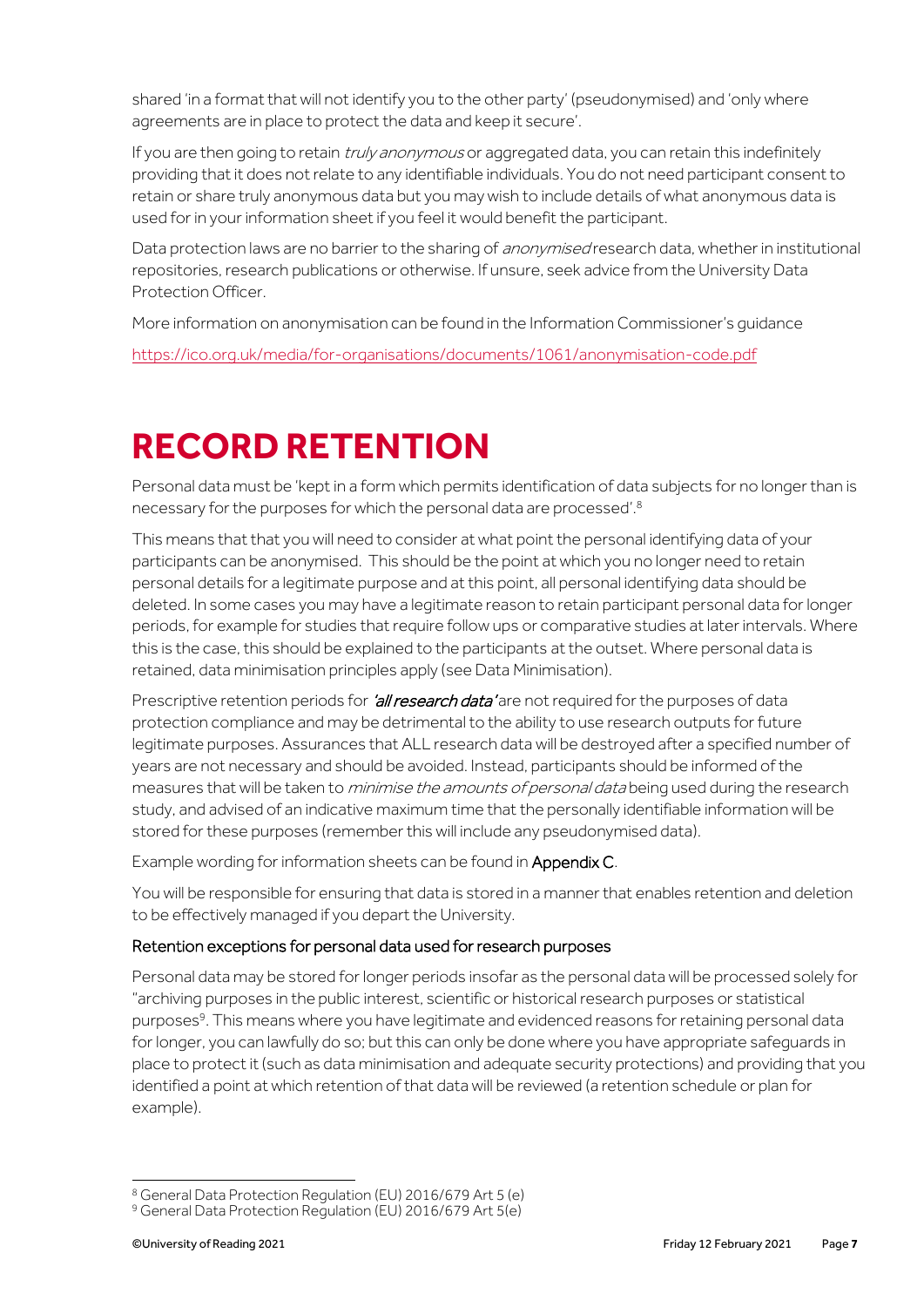# **SECURITY (PRINCIPLE 6)**

It is vitally important that research data containing personally identifiable information is collected, held, shared and disposed of securely. Access to research data should be limited to a strictly need to know basis. If you are storing research data on University property or within the University IT estate, ensure that you have considered who can access the data and how it can be disposed of or deleted when no longer needed.

If you are working on a personal device you must follow the University Information Security Policies: <http://www.reading.ac.uk/internal/imps/policiesdocs/imps-policies.aspx>

IT have guidance on accessing your files through the Virtual Private Network (VPN) here:

<https://www.reading.ac.uk/internal/its/help/its-help-networks/pcsecurity-setupvpn.aspx>

# **DATA SHARING**

Where personal data is shared with individuals, companies, institutions or any other third parties to the University it will constitute a disclosure of the information from the University to another party.

We have a responsibility to ensure that personal data is shared securely and only with those who can evidence that they will also handle the data in line with all the above data protection principles.

Contractual clauses of terms within contracts and/or information sharing agreements with collaborators or other third parties receiving personal data are ways in which this necessary due diligence can be evidenced and should always be put in place. These agreements serve to ensure that all parties are clear on what their respective obligations and responsibilities for data protection are.

If you are sharing personal data for research purposes and need advice consult with the University Data Protection Officer and the Research Enterprise Services team.

More information on the statutory code of practice for information sharing, issued by the Information Commissioner's Office can be found here (subject to awaited updates following GDPR implementation):

[https://ico.org.uk/media/about-the-ico/consultations/2615361/data-sharing-code-for-public](https://ico.org.uk/media/about-the-ico/consultations/2615361/data-sharing-code-for-public-consultation.pdf)[consultation.pdf](https://ico.org.uk/media/about-the-ico/consultations/2615361/data-sharing-code-for-public-consultation.pdf)

# **RESEARCH SURVEY TOOLS**

In many cases, an external supplier providing a tool for the collection of personal data will be act as 'data processor'. In simple terms this means that the University (as the 'Data Controller') decides the purposes for the data collection, and the supplier (as the Data Processor) provides the means for processing that data on our instruction.

Under data protection law we are required to only use suppliers providing "sufficient guarantees to implement appropriate technical and organisational measures […] and ensure the protection of the rights of the data subject"<sup>10</sup>

When you use an externally hosted tool for conducting research surveys or questionnaires, the University will in many cases remain responsible for ensuring the provider of that tool is meeting all obligations in respect of security and data protection compliance. Before using any third party to handle personal data for our purposes we must ensure:

<sup>.</sup> <sup>10</sup> General Data Protection Regulation (EU) 2016/679 Art 28 (1)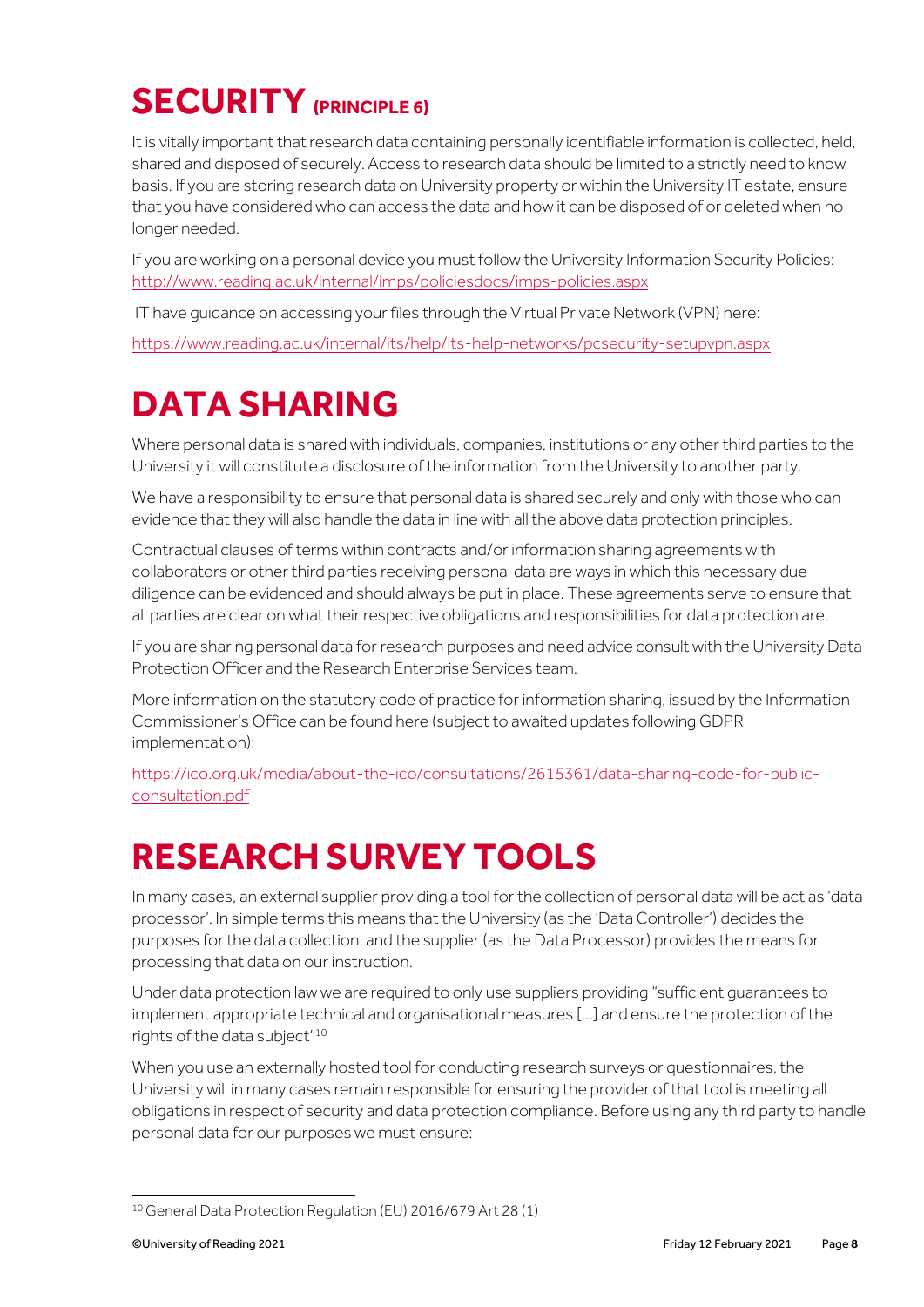- We have conducted necessary due diligence on the security and data protection measures of that provider. This can include requesting evidence of staff training, policies and procedures, technical security, how the data will be stored, shared and disposed of, and necessary limitations on further use.

- We have written terms in place with that provider that include how they will keep information secure, that the data will not be used for any other purposes without consent, that the data will remain under the control of the University and not be retained beyond our instructed use, and that the supplier will assist with security incidents and data subject access requests. All such contractual terms should be reviewed by procurement or Legal Services (as appropriate).

If you are collecting data via an online or digital survey tool you will still need to provide participants with a privacy notice before they begin the survey.

You will need to establish how the data will be handled after the survey is completed and the data has been extracted. How can it be deleted from the survey tool platform? Is it your responsibility to do this or is there a default delete after a set period of time?

Commonly used research survey tools are Online Surveys, Qualtrics, and Survey Monkey. If you have a query about using an online research survey tool please contact IMPS.

# **DATA SUBJECT RIGHTS**

Individuals have certain rights under data protection laws. These are listed below:

- The right to be informed
- The right of access
- The right to rectification
- The right to erasure
- The right to restrict processing
- The right to data portability
- The right to object
- Rights in relation to automated decision making and profiling.

There are exemptions from some of these rights where personal data is used for the purposes of research. Many of the requests made in exercise of these rights must be responded to within 1 month. If you receive a request from a participant to exercise a right under the GDPR or other data protection laws, please consult with your Data Protection Officer vi[a imps@reading.ac.uk](mailto:imps@reading.ac.uk) as soon as possible.

# **CONTACTS AND RESOURCES**

#### **Information Management and Policy Services**

[imps@reading.ac.uk](mailto:imps@reading.ac.uk) 0118 378 8991

For advice on data protection laws and requirements and to contact the University Data Protection **Officer** 

#### **University Research Ethics Committee**

[urec@reading.ac.uk](mailto:urec@reading.ac.uk)

#### **Research Data Management**

[researchdata@reading.ac.uk](mailto:researchdata@reading.ac.uk) **0118 378 6161**

#### **Information Commissioners Office**

<https://ico.org.uk/>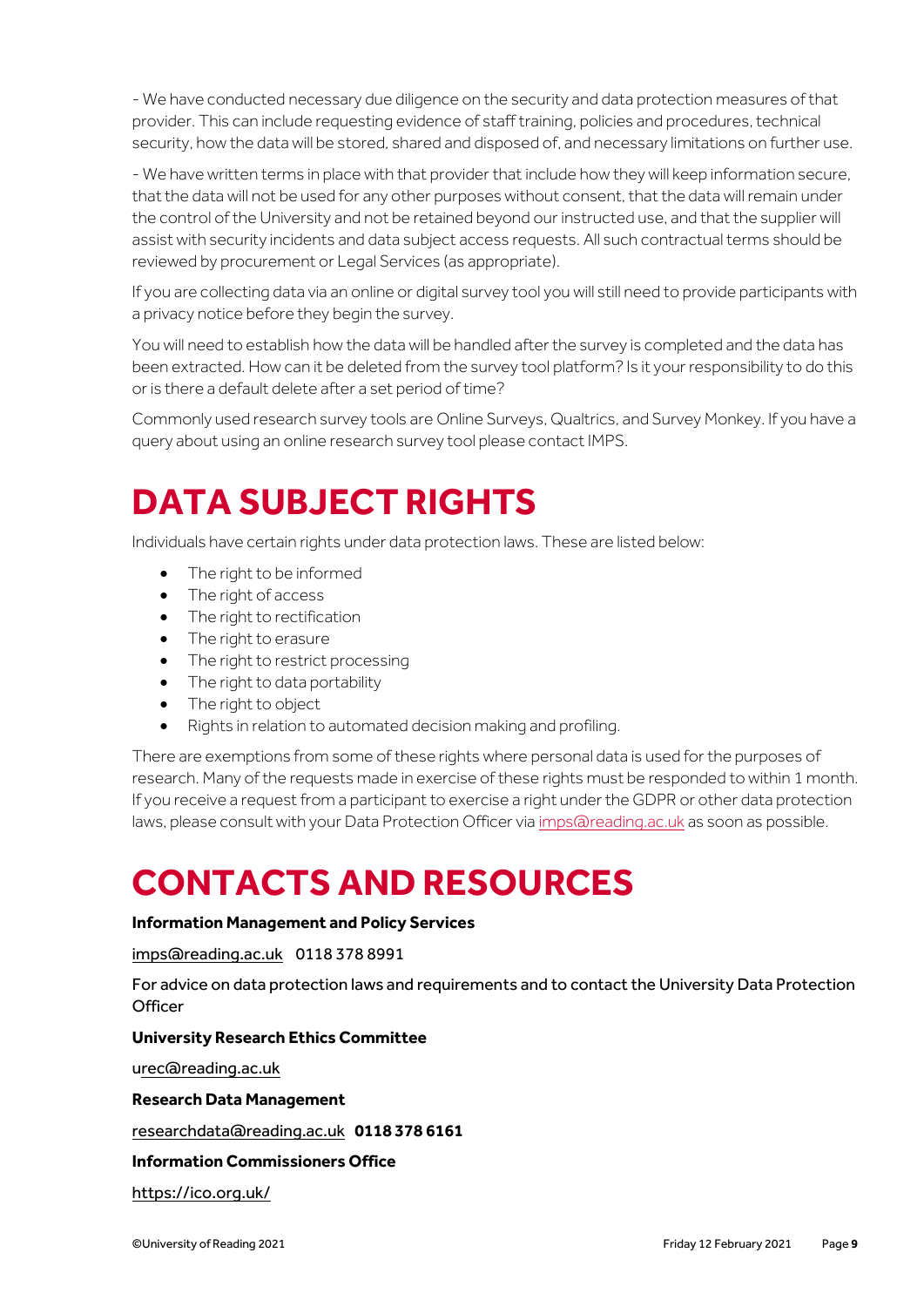#### Code of practice on anonymisation

#### https://ico.org.uk/media/for-organisations/documents/1061/anonymisation-code.pdf

#### GDPR guidance on consent

[https://ico.org.uk/media/about-the-ico/consultations/2013551/draft-gdpr-consent-guidance](https://ico.org.uk/media/about-the-ico/consultations/2013551/draft-gdpr-consent-guidance-for-consultation-201703.pdf)[for-consultation-201703.pdf](https://ico.org.uk/media/about-the-ico/consultations/2013551/draft-gdpr-consent-guidance-for-consultation-201703.pdf)

### MRC Good practice principles Appendices 2 and 3 [\(http://www.methodologyhubs.mrc.ac.uk/files/7114/3682/3831/Datasharingguidance2015.pdf,](http://www.methodologyhubs.mrc.ac.uk/files/7114/3682/3831/Datasharingguidance2015.pdf) p. 23-28);

Hrynaszkiewicz I et al. (2010), 'Preparing raw clinical data for publication: guidance for journal editors, authors, and peer reviewers'. British Medical Journal 340:c181. [https://doi.org/10.1136/bmj.c181;](https://doi.org/10.1136/bmj.c181)

UK Data Service: Anonymisation [\(https://www.ukdataservice.ac.uk/manage-data/legal](https://www.ukdataservice.ac.uk/manage-data/legal-ethical/anonymisation)[ethical/anonymisation\)](https://www.ukdataservice.ac.uk/manage-data/legal-ethical/anonymisation).

# **Version control**

| <b>VERSION</b> | <b>KEEPER</b> | <b>REVIEWED</b> | <b>APPROVED BY</b>          | <b>APPROVAL DATE</b> |
|----------------|---------------|-----------------|-----------------------------|----------------------|
| 1.0            | <b>IMPS</b>   | 6 Monthly       | IMPS/GDPR<br>Research Group | <b>May 18</b>        |
| $1.1\,$        | <b>IMPS</b>   | 6 Monthly       | <b>IMPS</b>                 | June 2019            |
| 1.2            | <b>IMPS</b>   | 6 Monthly       | <b>IMPS</b>                 | <b>March 2020</b>    |
| 1.21           | <b>IMPS</b>   | 2 Months        | <b>IMPS</b>                 | May 2020             |
| 1.22           | <b>IMPS</b>   | 6 Monthly       | <b>IMPS</b>                 | October 2020         |
| 1.3            | <b>IMPS</b>   | 4 Months        | <b>IMPS</b>                 | February 2021        |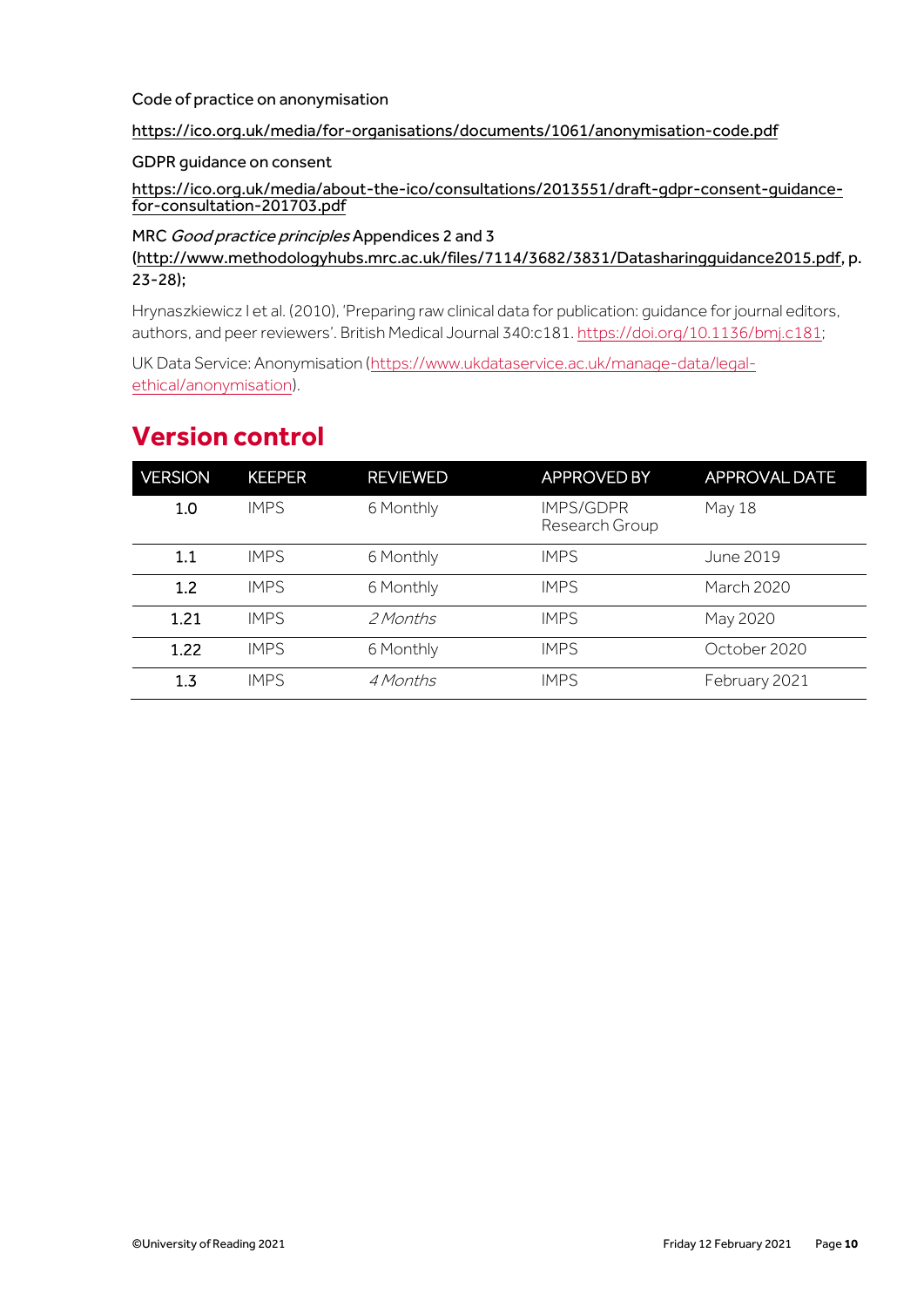# **APPENDIX A: CHECKLIST FOR RESEARCHERS**

# Data Protection checklist for Researchers

# **Contents**

| 5. Decide whether you will need to conduct a Data Protection Impact Assessment 12 |  |
|-----------------------------------------------------------------------------------|--|
|                                                                                   |  |
|                                                                                   |  |
|                                                                                   |  |
|                                                                                   |  |
|                                                                                   |  |

## <span id="page-10-0"></span>**Introduction**

This Checklist is for use by anyone who is planning to undertake research that will involve the collection of personal data from researchers. It consists of 9 things that you should do before you start your research.

The Checklist is a planning tool, and can be used as to inform your data management plan. A comprehensive guide to Data Protection for Researchers is available from the IMPS website at [http://www.reading.ac.uk/imps-d-p-dataprotectionandresearch.aspx.](http://www.reading.ac.uk/imps-d-p-dataprotectionandresearch.aspx)

## <span id="page-10-1"></span>**1. Specify the purpose or purposes for which you require the personal data**

The purpose(s) for which personal data are required must be stated in the privacy notice supplied to research participants. If you plan to process the data for any purpose other than the proposed research, this should be clearly defined. For example, consider whether you will want to establish a database of potential participants in future research. In such a case, you would need to secure separate consent, aside from consent given for participation in the research.

## <span id="page-10-2"></span>**2. Identify who will have access to the personal data**

Access to personal data should always be on a need-to-know basis. In many cases, not all members of a research team will need to know the identities of the research participants. Participant information and linked pseudonyms can be stored in a separate online or physical location accessible by an authorised group only, e.g. the PI and Co-I, while a pseudonymised or anonymised version of the data could be made accessible to other members of the team for analysis.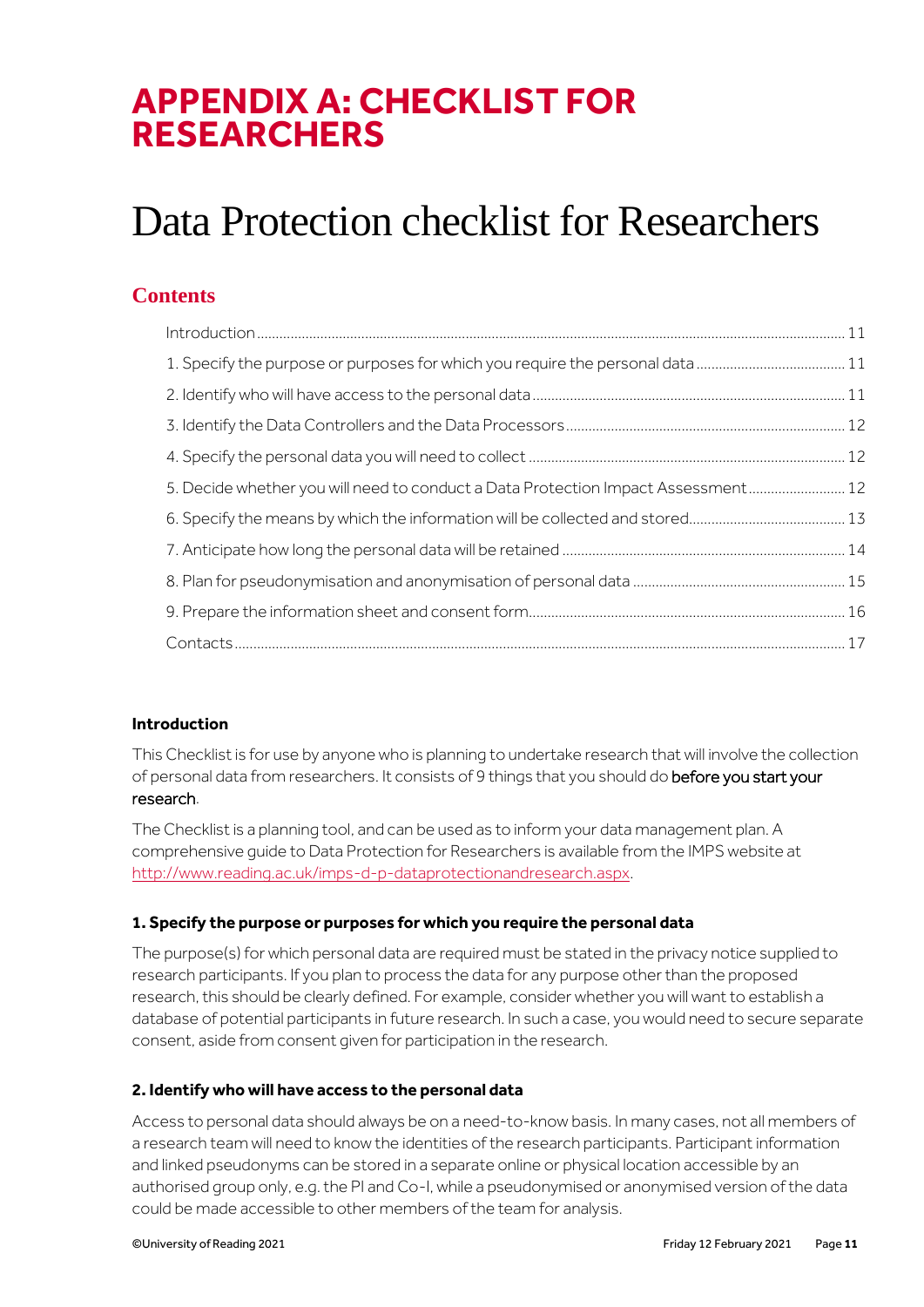If the personal data will be collected by or shared with contractors or partners outside of the University, identify these. These parties will be either Data Controllers or Data Processors.

### <span id="page-11-0"></span>**3. Identify the Data Controllers and the Data Processors**

Who determines the purposes and the manner of data processing? Who will process the personal data on behalf of the Data Controller?

If University staff or students working for or under the instruction of the University will determine the purpose and manner of processing, the University will be the Data Controller.

If project partners will process personal data under instruction from University members, they will be Data Processors.

Project partners may also determine the purposes and/or manner of personal data processing, in which case there will be more than one Data Controller.

Data Processers might be organisations conducting data collection on the University's behalf, or the providers of instruments used for data collection, e.g. online survey tools.

Any disclosure of data outside the University should take place under a contract in which the data protection responsibilities of other parties are defined. For example, where the joint Data Controller or Data Processor is a partner in a project, data protection responsibilities should be written into the research collaboration agreement. Where the Data Processor is a contractor, data protection responsibilities should be included in the service contract.

- Contact Research Contracts for advice on collaboration agreements.
- Contact IMPS or Legal Services for advice on service contracts.

### <span id="page-11-1"></span>**4. Specify the personal data you will need to collect**

Consider the nature of the information you will collect from the research participants, and in particular whether any of it, when combined with their personal information, falls into the special categories of data as defined under the GDPR. Special category data includes information about an individual's race; ethnic origin; politics; religion; trade union membership; genetics; biometrics (where used for ID purposes); health; sex life; or sexual orientation. Any personal data falling into these categories should be identified and will need to be managed with extra care.

For example, opinions of identifiable members of the public about building design are unlikely to fall within a special category of data; the mental health history of identifiable adolescents with anxiety and depression falls within the special category of data concerned with an individual's health.

Consider also what personally-identifying information you will or may collect. You should collect only the minimum necessary for your purposes. For example, for participation in an observational study, you might collect the person's name, address, email address and telephone number, to facilitate contact; for an online screening survey, you may need only to collect an email address.

Bear in mind that qualitative data collection, for example, by means of interview, observation, photography, and creative expression by participants, may yield personally-identifying references incidentally, even if interviews are conducted 'anonymously'.

### <span id="page-11-2"></span>**5. Decide whether you will need to conduct a Data Protection Impact Assessment**

You are required to carry out a Data Protection Impact Assessment (DPIA) if your processing of personal data is likely to result in a high risk to individual's interests. High risk could result from either a high probability of some harm, or a lower possibility of serious harm. Some examples of high risk data processing include processing special category data on a large scale, processing biometric or genetic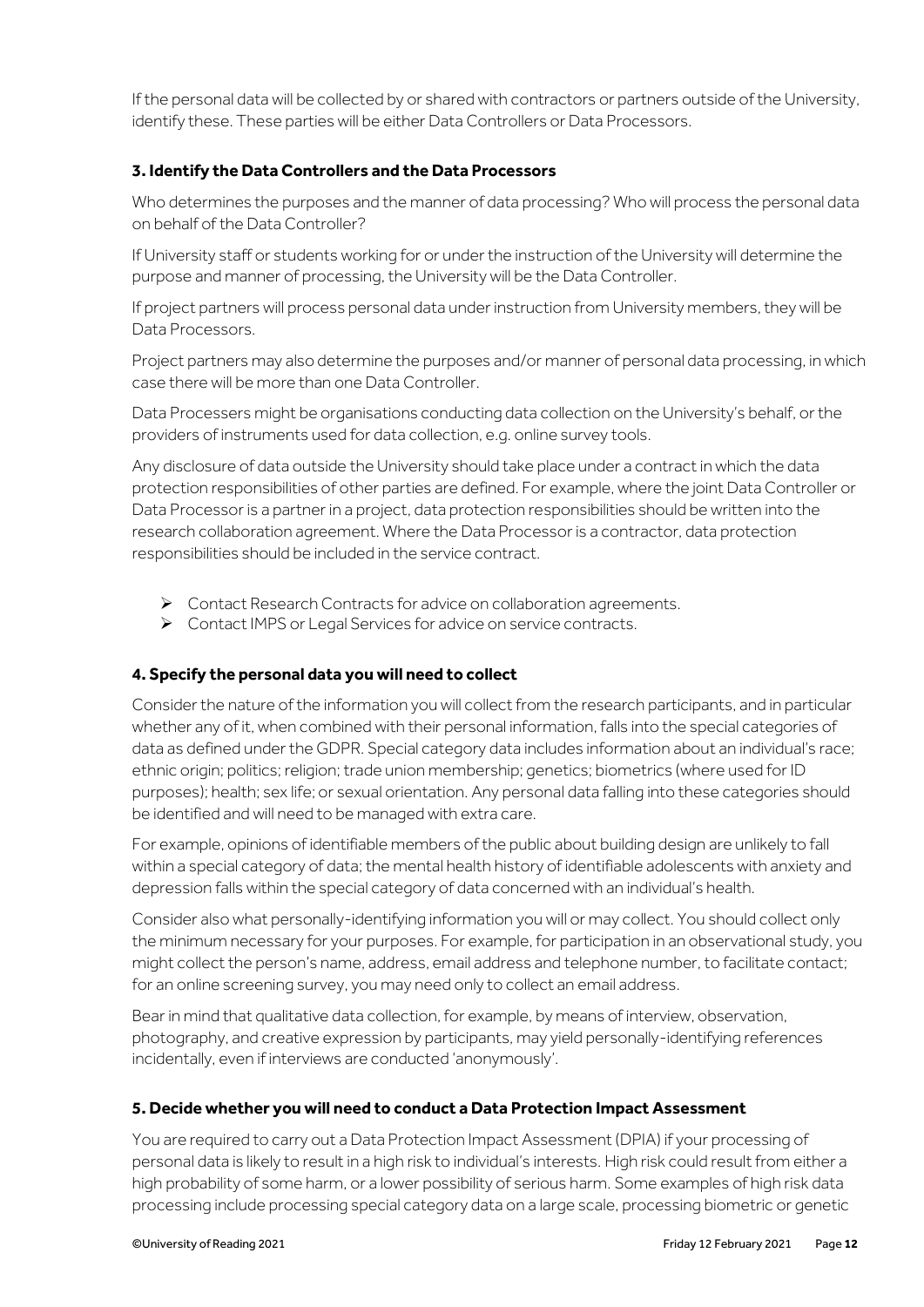data, and processing personal data in a way which involves tracking individuals' online or offline location or behaviour.

The purpose of a DPIA is to:

- describe the nature, scope, context and purposes of the processing;
- assess necessity, proportionality and compliance measures;
- identify and assess risks to individuals; and
- identify any additional measures to mitigate those risks.

If a DPIA is required, this must be carried out with the involvement of the University's Data Protection **Officer** 

To find out whether you need to conduct a DPIA, you should read the University's Data Protection Impact Assessment guidance, and assess your proposed personal data processing against the DPIA Screening Checklist. The guidance and checklist can be found a[t http://www.reading.ac.uk/imps-d-p](http://www.reading.ac.uk/imps-d-p-dataprotectionbydesign.aspx)[dataprotectionbydesign.aspx.](http://www.reading.ac.uk/imps-d-p-dataprotectionbydesign.aspx) 

Please send your completed DPIA Screening Checklist to the University's Data Protection Officer at [imps@reading.ac.uk.](mailto:imps@reading.ac.uk) The Data Protection Officer will then assist you in conducting a DPIA.

## <span id="page-12-0"></span>**6. Specify the means by which the information will be collected and stored**

Information is likely to be collected and stored using different media. Map your data workflow, and identify measures for securing the personal data in its holding locations and in transit between them.

Security controls such as password protection access controls can be applied to individual files, folders, storage volumes, and devices. It is advisable to use some level of access control for all digital personal data holdings, and to use encryption to protect sensitive data.

Digital channels of communication can be encrypted, so that only the sender and receiver can read the message. The University VPN provides a secure connection to the University network. If you are collecting data via online survey tools you should check that data are securely protected when transferred to and from the service provider. Email messages are not encrypted by default, and should not be used to send unprotected files containing large volumes of personal data or sensitive data. The University Encryption Policy (which can be downloaded fro[m http://www.reading.ac.uk/imps](http://www.reading.ac.uk/imps-policies.aspx)[policies.aspx\)](http://www.reading.ac.uk/imps-policies.aspx) defines requirements for the use of encryption for sending data outside the University network.

IMPS provides guidance on encryption on its web pages. IT can advise on managing access permissions to fileshares and folders on the University network.

Be especially careful when using cloud services for the storage and transfer of personal data. University OneDrive accounts are suitable for storing personal data, although care should be taken to share such data with nominated authorised recipients only.

Other cloud services (such as Dropbox, Google Drive, iCloud, etc.) are not underwritten by any institutional guarantees, and their terms of service may offer inadequate protection for personal data. For example, if data held in cloud services are stored on servers in countries outside the European Economic Area, and an equivalent level of protection for personal data is not provided in a these countries, researchers using these services to store personal data risk being in breach of data protection laws. If you are in doubt about the compliance of any cloud service with data protection laws, you should consult IMPS or IT for advice.

Here are two examples of approaches to protecting data throughout the research workflow: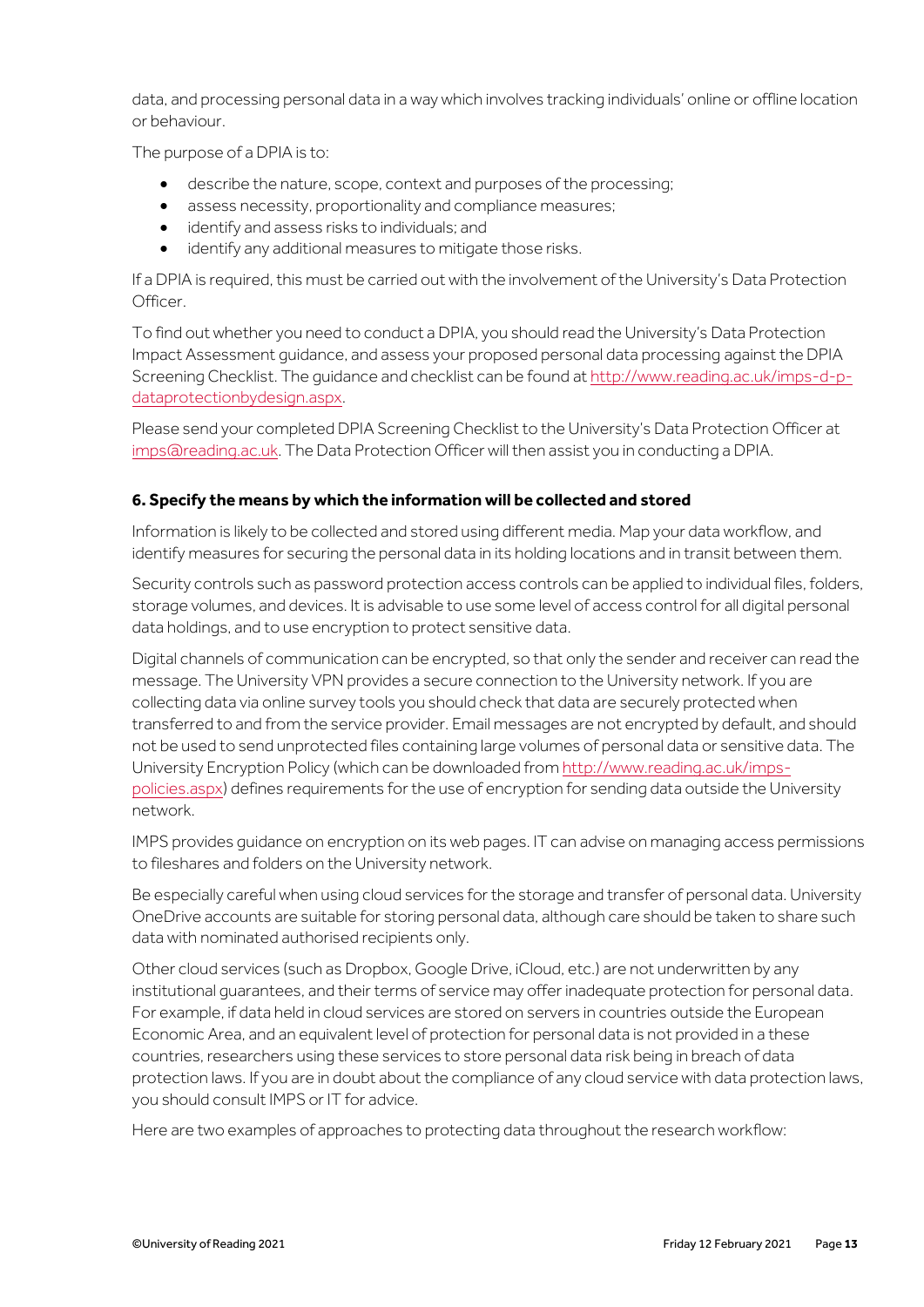## *Example 1*

Interviews will be recorded on a password-protected audio recording device. Recordings will be transferred by encrypted VPN connection to an access-controlled folder in a fileshare managed by the PI on the University network. Once transfer is verified, recordings will be wiped from the audio device. A member of the project team will produce anonymised transcripts of the audio recordings, using their campus PC and saving all materials to the same network location.

## *Example 2*

Screening data for an observational study, including information about an individual's health, will be collected by means of the Online surveys tool. Online surveys provides end-to-end encryption of survey responses. Data held by Online surveys will be stored on servers based in Ireland, in the European Economic Area. Data will be exported from Online surveys via encrypted connection to Excel and will be stored in the PI's University OneDrive account. Once data have been exported, they will be deleted from BOS.

For selected participants, participant information and signed consent forms will be collected on paper in private rooms at the on-campus clinic, and will be stored in a locked filing cabinet in the PI's office. Participant information will be input into the study database by the Research Assistant. Consent forms will be digitised, and stored with participant information in a restricted folder, accessible by the PI only, within the project fileshare on the University network. Paper forms will be destroyed once they have been digitised and saved. Participants will be assigned a unique identifier, which will be recorded in the restricted folder against the participant information. For the research experiments, participants will be identified by their unique identifier only. Results of laboratory-based tests will be recorded in an Excel file against the participant's unique identifier and saved to an area of the fileshare accessible to all members of the project team.

Consider also that personal data may be held in different locations during the project and for the longer term after the project.

- Contact IT for guidance on suitable University-managed services for the storage and transfer of personal data, and assistance with encryption and access controls.
- $\triangleright$  Contact IMPS or IT for advice on suitable cloud services for storage and transfer of personal data.
- Contact your School or Department administrator if you need somewhere secure to store paper-based personal data.

#### <span id="page-13-0"></span>**7. Anticipate how long the personal data will be retained**

Personal data should not be retained longer than necessary, but may be retained beyond the duration of the original research project if they are held for archiving purposes in the public interest, for scientific or historical research purposes, or for statistical purposes. For example, if follow-up studies are contemplated, then continued retention is justified, providing this purpose has been notified to the individual.

If the only purpose for which data are being collected is to undertake a given study, then personal data should not be retained longer than necessary to complete the research and publish the results. Consent forms provide an auditable record of informed participation in the research, and you should take into account any contractual, legal, or statutory obligations that are specific to your study when deciding how long to retain them; as a minimum they must be retained for as long as any personal data collected from the participants is held by the University.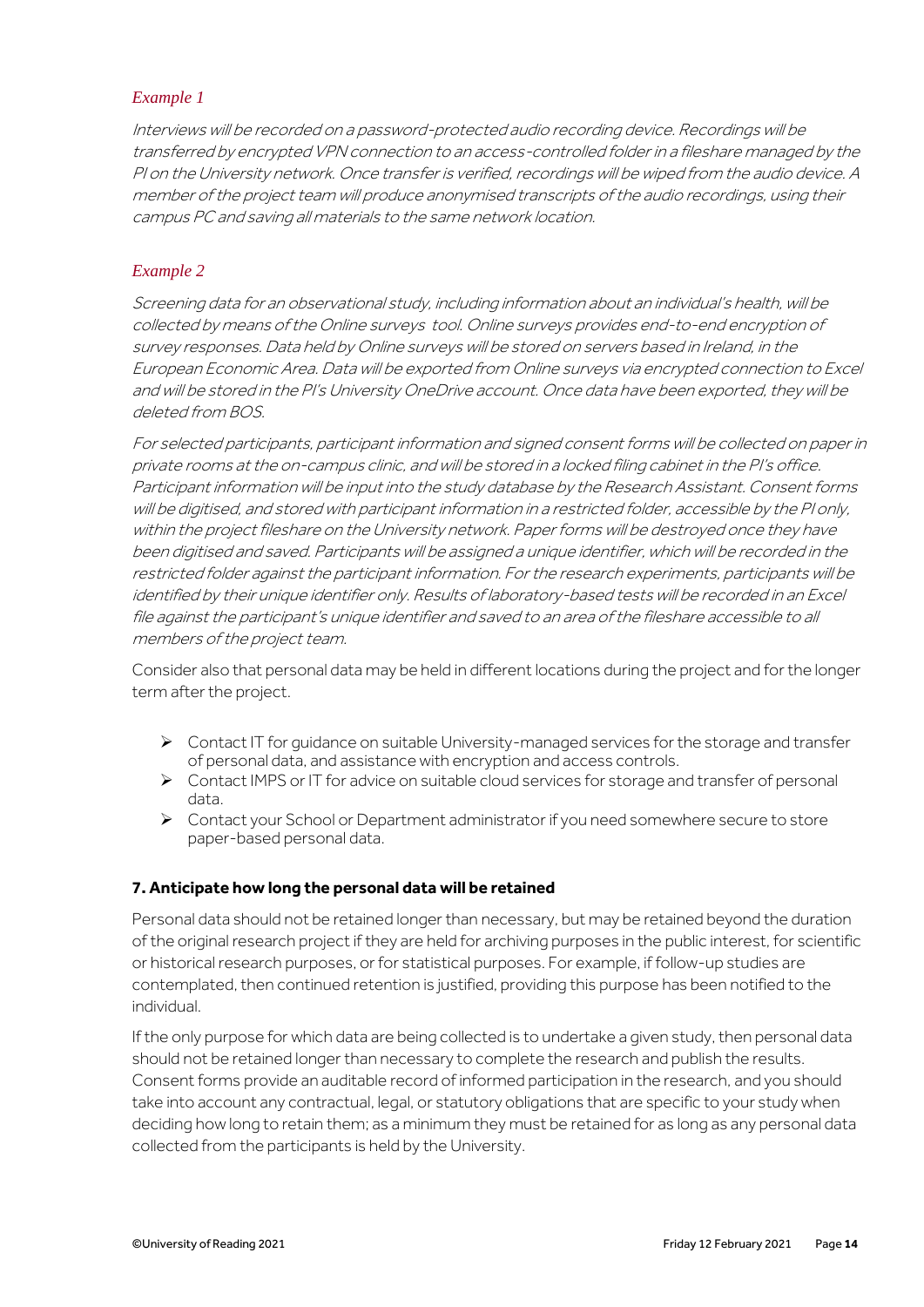Care should be taken to avoid commitments to destroy personal data by a given time, e.g. 3 years after the completion of the project. It is better to schedule regular reviews of personal data holdings to determine whether they need to be retained or can be safely destroyed.

If personal data will be retained in the long term after the completion of the research, planning should take into consideration where and under whose authority they will be held, and what provision is made for transfer of ownership should the original owner leave. For example, a research group could maintain a personal data asset register, listing personal data held, owners of the data, their storage locations, the retention schedule, and the date of next review. This register could then be updated on an annual basis and ad hoc when a review date is reached, or when any listed data owner leaves the University.

## <span id="page-14-0"></span>**8. Plan for pseudonymisation and anonymisation of personal data**

To minimise the risk of inappropriate disclosure of personal data, it is advisable to create pseudonymised or, where possible, anonymised versions of working data. Data can often be pseudonymised for purposes of processing and analysis, with the personally-identifying information and their linked pseudonym IDs stored separately from a dataset in which individual identifiers have been replaced by the pseudonym IDs.

This may be a first step towards full anonymisation of the data. Bear in mind that the University and many funders require data supporting research findings to be preserved and made publicly available on publication of results wherever possible,<sup>11</sup> so it will in any case be necessary to prepare an anonymised version of the data towards the completion of research.

In the case of pseudonymised data, they will continue to be personal data as long as the identifying 'key' data is held, whether by the University or a third party. But using pseudonymisation is one way to minimise the risks of any data subjects being identified if data is shared with another person or organisation that does not have any access to the identifying data.

In one-off study scenarios it is often appropriate to destroy the linking key when the study is completed, so that data become fully anonymised. In some cases, for example where participants have been recruited for longitudinal studies, there may be a need to retain the key while anonymised versions of data are created for public release.

Bear in mind that effective anonymisation may involve much more than replacing personal names with pseudonyms, and different techniques are required for quantitative and qualitative data.

Some data collected from research participants may be difficult or impossible to anonymise effectively. Examples include: photographic images and video recordings featuring individuals, personally identifiable genetic and phenotypic data, and biometric information used for identification purposes. Where the information falls within a special category of data, extra care will need to be taken in their collection, storage and disclosure. Managed disclosure of such data in support of published results may still be possible: data archiving services such as the UK Data Service and the European Genomephenome Archive<sup>12</sup> can manage controlled access to confidential data collected for research purposes. If you do plan to collect inherently confidential data, you should seek consent for controlled sharing and include in the consent form a statement such as this:

'I understand that the data collected from me in this study will be preserved, and will be made available to other authenticated researchers only if they agree to maintain the confidentiality of the information provided to them.'

<sup>.</sup> <sup>11</sup> The University's Research Data Management Policy is available at [http://www.reading.ac.uk/reas-](http://www.reading.ac.uk/reas-RDMpolicies.aspx)[RDMpolicies.aspx.](http://www.reading.ac.uk/reas-RDMpolicies.aspx)

<sup>12</sup> UK Data Service[: https://www.ukdataservice.ac.uk/deposit-data/preparing-data/confidential-data;](https://www.ukdataservice.ac.uk/deposit-data/preparing-data/confidential-data) European Genome-phenome Archive[: https://www.ebi.ac.uk/ega/home.](https://www.ebi.ac.uk/ega/home)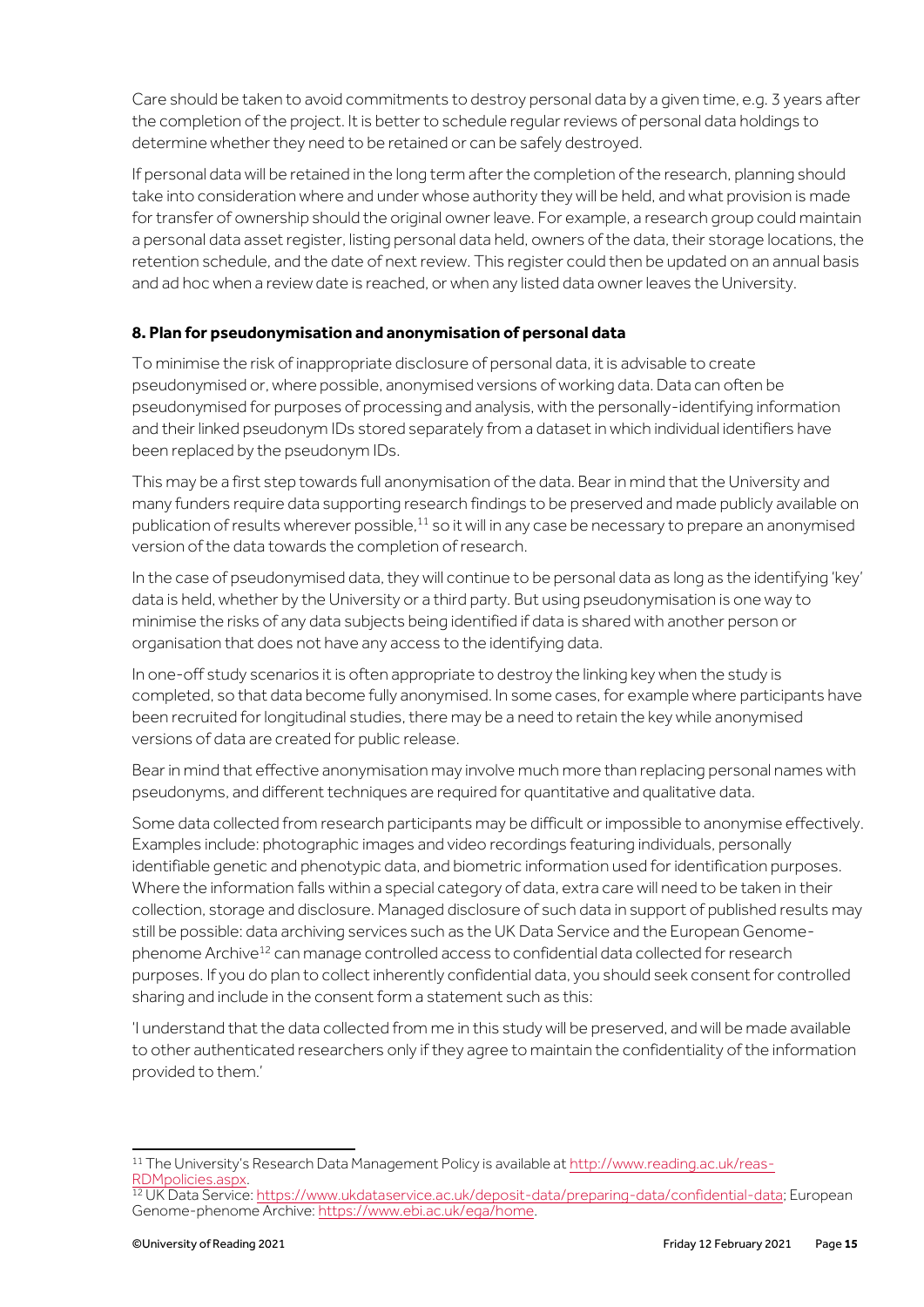$\triangleright$  Contact the Research Data Manager for advice on planning for data sharing.

#### *Guidance on anonymisation techniques*

MRC Good practice principles Appendices 2 and 3 (p. 23-28). <http://www.methodologyhubs.mrc.ac.uk/files/7114/3682/3831/Datasharingguidance2015.pdf>

Hrynaszkiewicz I et al. (2010), 'Preparing raw clinical data for publication: guidance for journal editors, authors, and peer reviewers'. British Medical Journal 340:c181. <https://doi.org/10.1136/bmj.c181>

UK Data Service: Anonymisation[. https://www.ukdataservice.ac.uk/manage-data/legal](https://www.ukdataservice.ac.uk/manage-data/legal-ethical/anonymisation)[ethical/anonymisation](https://www.ukdataservice.ac.uk/manage-data/legal-ethical/anonymisation)

### <span id="page-15-0"></span>**9. Prepare the information sheet and consent form**

The consent form provides documented evidence that the research participants have received the privacy notice and are aware of the lawful basis, purpose(s) and manner of data processing. Take care not to prejudice your research by poorly formulated information sheets and consent forms. In particular make sure that the purposes for which the data are being collected are clear, but do not place unnecessary restrictions on your use of the data, and notify participants if you plan to retain personal data for purposes other than those of the original research.

Make sure that the privacy notice includes the following:

- The name and contact details of the Data Controller(s) and the contact details of the Data Protection Officer;
- The purpose(s) for which the personal data are being collected;
- The lawful basis for processing the personal data;
- The categories of personal data to be collected;
- The recipients of the personal data, including third parties the data may be shared with;
- The details of the transfer of the personal data to any third countries or international organisations (if applicable);
- The retention periods for the personal data;
- The rights available to individuals in respect of their personal data, including the right to withdraw consent;
- The right to lodge a complaint, i.e. with the ICO;
- The source of the personal data (if not obtained from the individual);
- Details of the existence of automated decision-making, including profiling (if applicable).
- ▶ Contact IMPS for quidance on privacy notices.
- Contact Research Ethics or the Research Data Manager for guidance on consent forms.

#### *Guidance on information/consent and sample information sheets and consent forms*

University sample information sheet and consent form[. http://www.reading.ac.uk/imps-d-p](http://www.reading.ac.uk/imps-d-p-dataprotectionandresearch.aspx)[dataprotectionandresearch.aspx](http://www.reading.ac.uk/imps-d-p-dataprotectionandresearch.aspx)

University Research Ethics Guidance Notes with sample information sheet and consent form. [http://www.reading.ac.uk/internal/academic-and-governance-services/research](http://www.reading.ac.uk/internal/academic-and-governance-services/research-ethics/RECethicshomepage.aspx)[ethics/RECethicshomepage.aspx](http://www.reading.ac.uk/internal/academic-and-governance-services/research-ethics/RECethicshomepage.aspx)

UK Data Service: Consent for data sharing[. https://www.ukdataservice.ac.uk/manage-data/legal](https://www.ukdataservice.ac.uk/manage-data/legal-ethical/consent-data-sharing)[ethical/consent-data-sharing](https://www.ukdataservice.ac.uk/manage-data/legal-ethical/consent-data-sharing)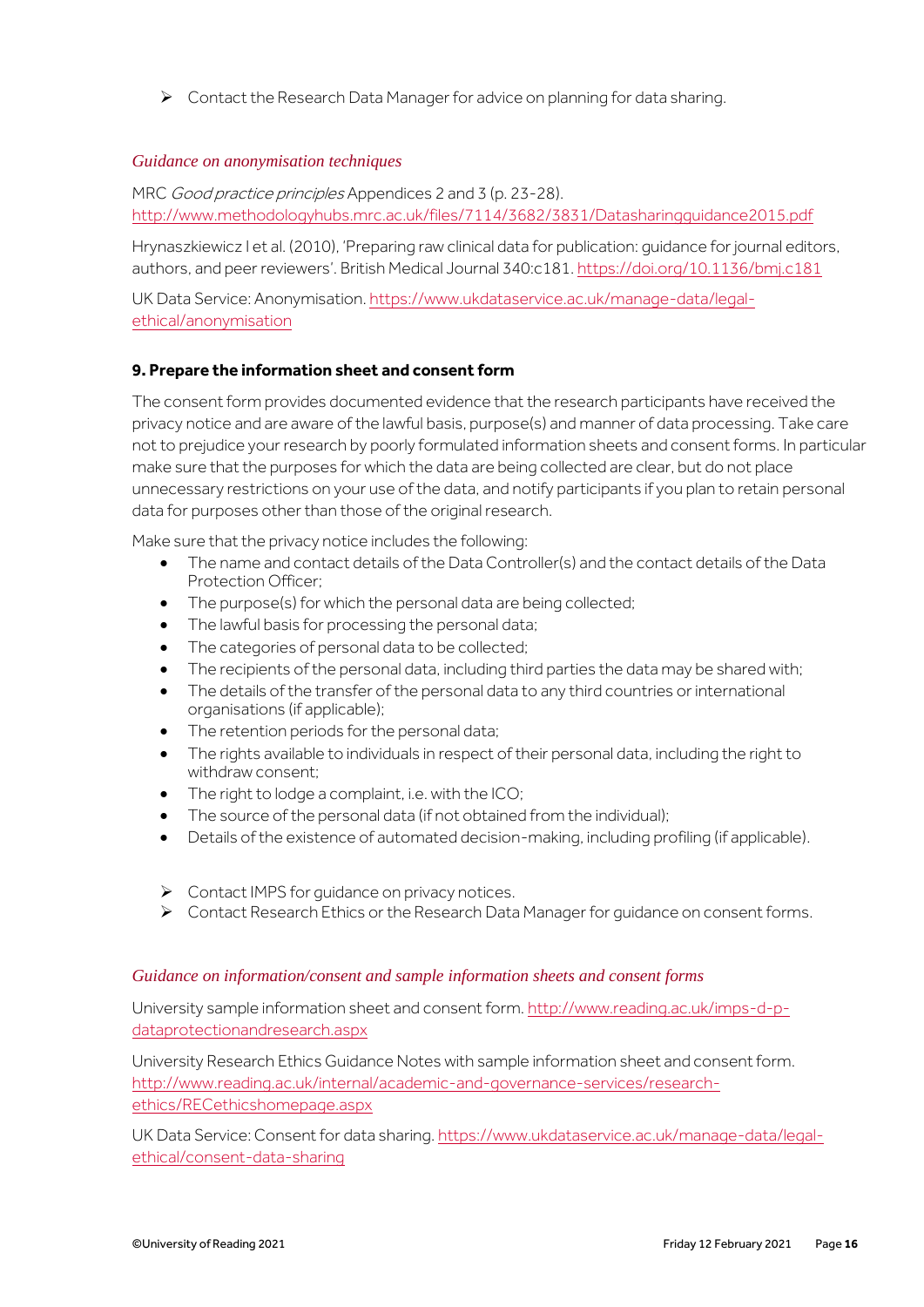# <span id="page-16-0"></span>**Contacts**

| Team                                       | Advises on                                                                                                    | Email                       | Tel.          |
|--------------------------------------------|---------------------------------------------------------------------------------------------------------------|-----------------------------|---------------|
| <b>IMPS</b>                                | Compliance with data protection<br>law; privacy notices; encryption<br>policy                                 | imps@reading.ac.uk          | 01183788981   |
| IТ                                         | Services for storage and transfer of<br>digital data; using encryption and<br>access controls for data        | it@reading.ac.uk            | 0118 378 6262 |
| Legal Services                             | Service contracts with data<br>processors                                                                     | legalservices@reading.ac.uk | 0118 378 6742 |
| Research<br>Contracts                      | Collaboration and partnership<br>agreements                                                                   | res@reading.ac.uk           | 01183788628   |
| Research Data<br>Manager                   | Planning and consent for data<br>sharing; preparing participant-<br>derived data for public release           | researchdata@reading.ac.uk  | 0118 378 6161 |
| University<br>Research Ethics<br>Committee | Use of confidential data in research;<br>ethical approval process;<br>information sheets and consent<br>forms | urec@reading.ac.uk          | 01183787119   |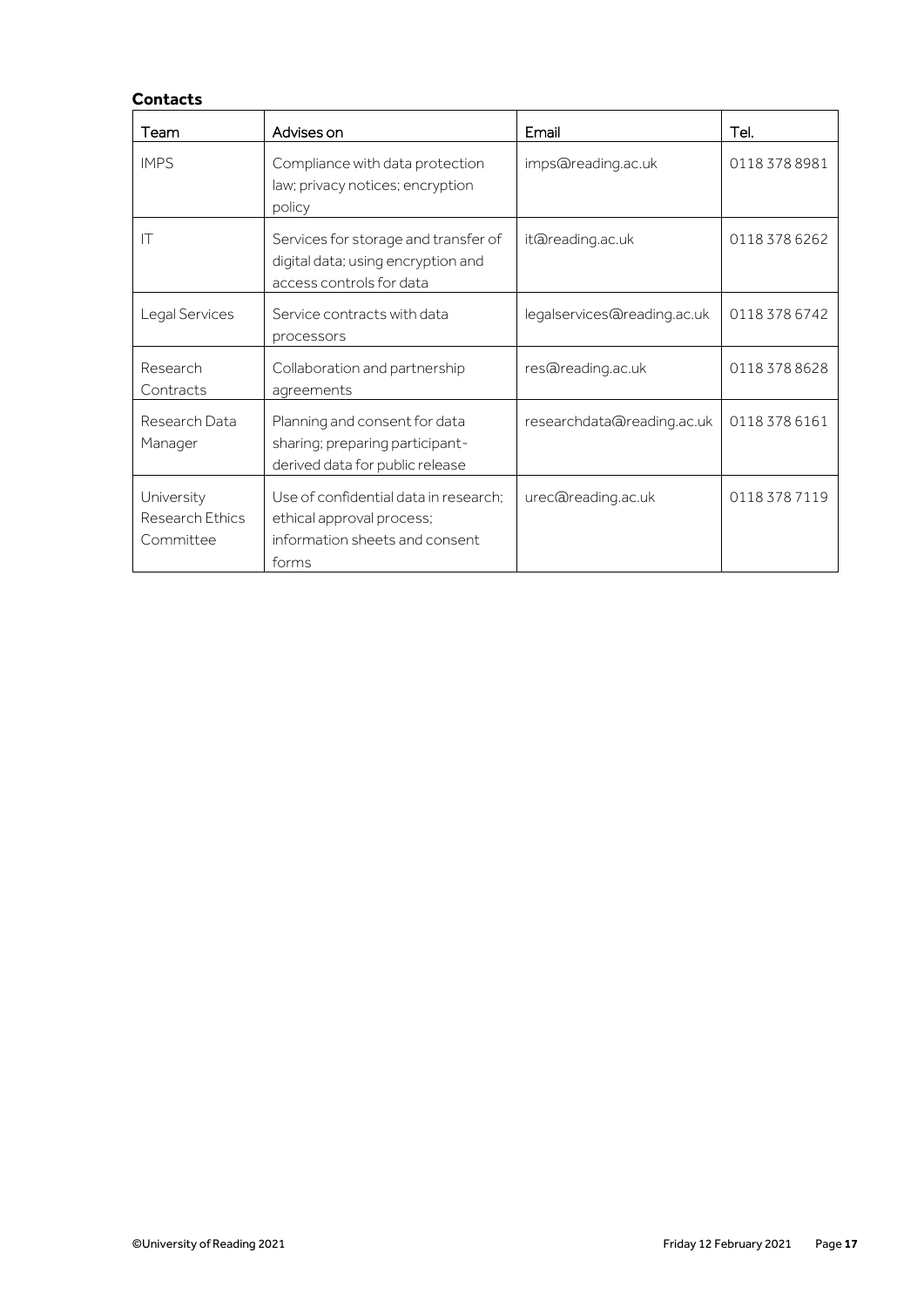# **APPENDIX B: SAMPLE CONSENT FORM**

Remove any statements that are not applicable and guidance notes

Consent Form

Please mark your initials in the box after each statement to confirm it has been read and agreed to.

1. I have read and had explained to me by ……………………………………………..… the accompanying Information Sheet relating to the project on: ……………………………………………………………………………………………....

2. I have had explained to me the purposes of the project and what will be required of me, and any questions I have had have been answered to my satisfaction. I agree to the arrangements described in the Information Sheet in so far as they relate to my participation.  $\square$ 

3. I have had explained to me what information will be collected about me, what it will be used for, who it may be shared with, how it will be kept safe, and my rights in relation to my data.  $\Box$ 

4. I understand that participation is entirely voluntary and that I have the right to withdraw from the project any time, and that this will be without detriment.  $\square$ 

5 (a). I understand that the data collected from me in this study will be preserved and made available in anonymised form, so that they can be consulted and re-used by others.  $\Box$ 

5 (b). I understand that the data collected from me in this study will be preserved, and subject to safeguards will be made available to other authenticated researchers.  $\Box$ \*

### (\*Guidance note only safeguards will include pseudonymisation, data minimisation, secure transfers, and any necessary data sharing and confidentiality agreements between parties)

7. I authorise the Investigator to a) consult my General Practitioner. b) I authorise my General Practitioner to disclose any information which may be relevant to my proposed participation in the project. ☐\*\*

## (\*\*Guidance note only - If applicable Researcher to delete (a) and (b) if GP will not be contacted, or (b) if no response from GP is required a))

8. This project has been reviewed by the University Research Ethics Committee and National Research Ethics committee where relevant, and has been given a favourable ethical opinion for conduct.

9. I have received a copy of this Consent Form and of the accompanying Information Sheet.  $\Box$ 

Signed: ……………………………………………...………………………………

Date: ………………………………………………………...………………………

I am happy to be included on a register of research participants for the purposes of being contacted about further studies by………………………………………………………….. Please mark with your initials ☐ (optional)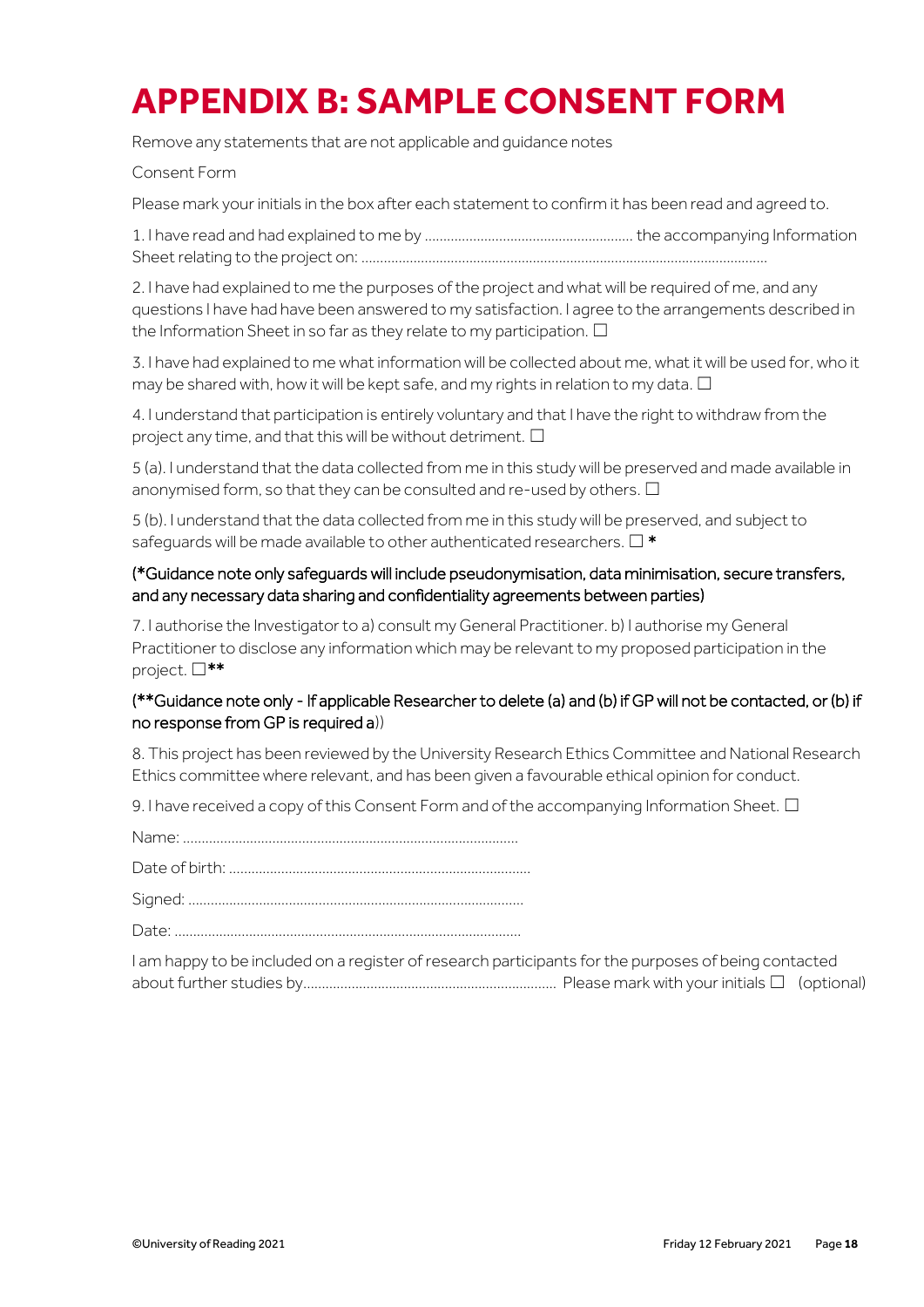# **APPENDIX C: DATA PROTECTION FOR INFORMATION SHEETS**

To be added to all participant information sheets. Please note, if you are providing this information to children, or individuals that may need more simple terms to help them understand this information please amend to suit your audience. If you need advice please contact imps@reading.ac.uk

The organisation responsible for protection of your personal information is the University of Reading (the Data Controller). Queries regarding data protection and your rights should be directed to the University Data Protection Officer a[t imps@reading.ac.uk,](mailto:imps@reading.ac.uk) or in writing to: University of Reading, Information Management & Policy Services, Whiteknights House, Pepper Lane, Whiteknights, Reading , RG6 6UR, UK.

The University of Reading collects, analyses, uses, shares and retains personal data for the purposes of research in the public interest. Under data protection law we are required to inform you that this use of the personal data we may hold about you is on the lawful basis of being a public task in the public interest and where it is necessary for scientific or historical research purposes. If you withdraw from a research study, which processes your personal data, dependant on the stage of withdrawal, we may still rely on this lawful basis to continue using your data if your withdrawal would be of significant detriment to the research study aims. We will always have in place appropriate safeguards to protect your personal data.

If we have included any additional requests for use of your data, for example adding you to a registration list for the purposes of inviting you to take part in future studies, this will be done only with your consent where you have provided it to us and should you wish to be removed from the register at a later date, you should contact……………………………………………..

You have certain rights under data protection law which are:

- Withdraw your consent, for example if you opted in to be added to a participant register
- Access your personal data or ask for a copy
- Rectify inaccuracies in personal data that we hold about you
- Be forgotten, that is your details to be removed from systems that we use to process your personal data
- Restrict uses of your data
- Object to uses of your data, for example retention after you have withdrawn from a study

Some restrictions apply to the above rights where data is collected and used for research purposes.

You can find out more about your rights on the website of the Information Commissioners Office (ICO) at https://ico.org.uk

You also have a right to complain the ICO if you are unhappy with how your data has been handled. Please contact the University Data Protection Officer in the first instance.

### Below information to be added unless covered in other areas of the Information Sheet (see guidance for what needs to be included)

The purposes of the use of personal data (what the study is for)

The categories of personal data that are not obtained directly from the participant (if applicable)

The recipients or categories of recipients of the personal data (to include third parties the data may be shared with, for example, other researcher at HEI's, organisation or job role)

The details of transfers of the personal data to any countries outside the EU including international organisations (if applicable).

The retention periods for the personal data.